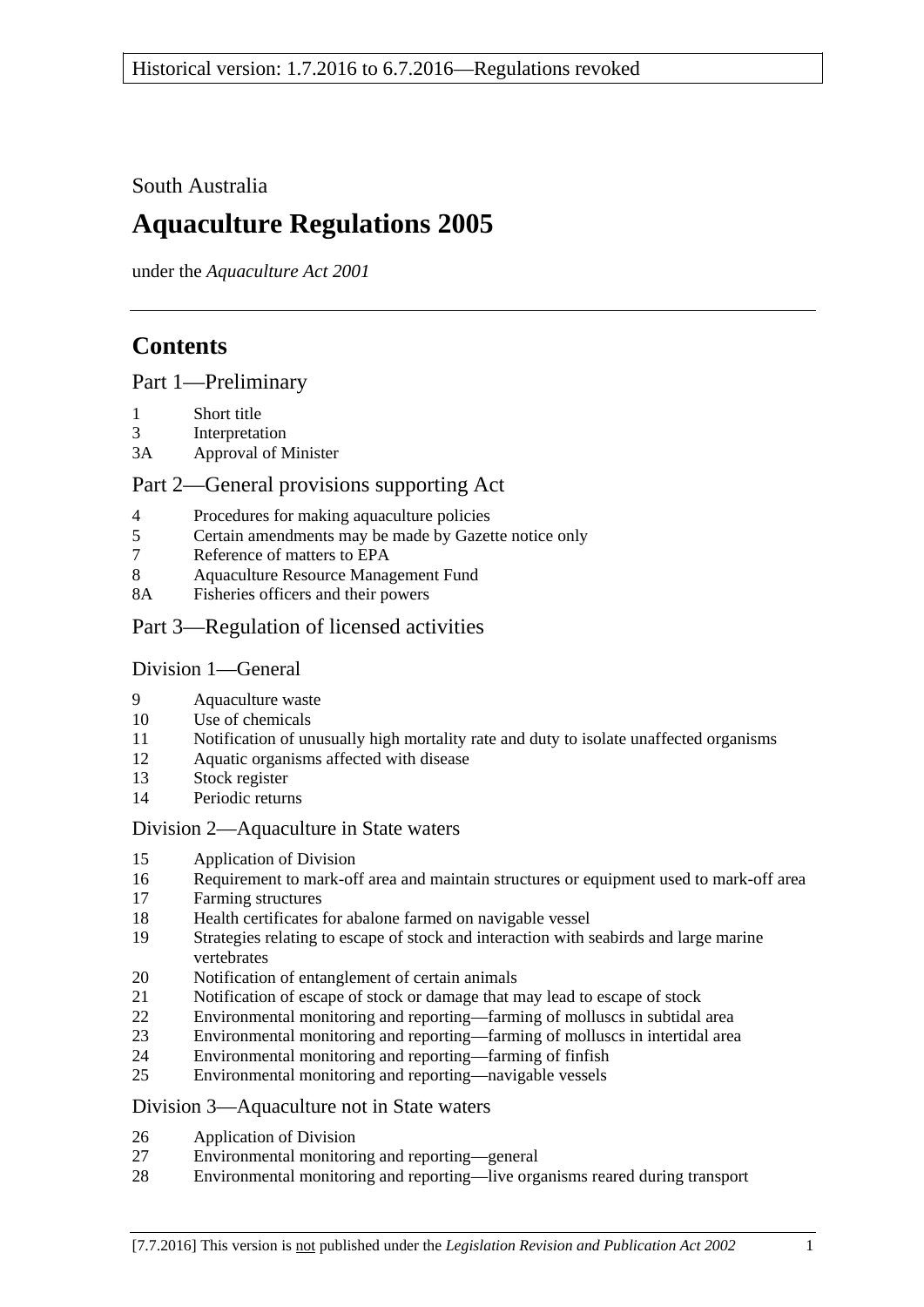## [Part 4—Division and amalgamation of lease areas and licence areas](#page-22-0)

- 29 [Division of production lease area](#page-22-1)
- 30 [Amalgamation of production lease areas](#page-23-0)
- 31 [Division of licence area](#page-24-0)
- 32 [Amalgamation of licence areas](#page-24-1)
- 33 [Minister may require further information](#page-25-0)

#### [Part 5—Miscellaneous](#page-25-1)

- 34 [Classification of licences and variations of licence conditions](#page-25-2)
- 35 [Fee payable on grant of aquaculture licence](#page-26-0)
- 36 [Annual fees for licences](#page-26-1)
- 37 [Further fees](#page-27-0)
- 38 [Waiver or refund of fees](#page-27-1)
- 39 [Recovery of fees](#page-27-2)
- 40 [Defects in applications](#page-27-3)
- 41 [Exemptions](#page-28-0)

[Schedule](#page-28-1) 1—Fees

[Legislative history](#page-31-0)

## <span id="page-1-0"></span>**Part 1—Preliminary**

### <span id="page-1-1"></span>**1—Short title**

These regulations may be cited as the *Aquaculture Regulations 2005*.

#### <span id="page-1-2"></span>**3—Interpretation**

(1) In these regulations, unless the contrary intention appears—

*abalone* means abalone (*Haliotis* spp.) of all species;

*accredited laboratory* means a laboratory accredited by the National Association of Testing Authorities and capable of detecting oxidised nitrogen, ammonia and soluble phosphorous at concentrations of 0.1 mg/L or less and total suspended solids at 5 mg/L or less;

*Act* means the *[Aquaculture Act](http://www.legislation.sa.gov.au/index.aspx?action=legref&type=act&legtitle=Aquaculture%20Act%202001) 2001*;

*antifoulant* means a chemical substance designed for application to water submerged surfaces to inhibit the growth of plants, animals or other organisms on those surfaces;

*aquaculture waste* means waste generated in the course of carrying on aquaculture, but does not include waste created by living aquatic organisms;

#### *category A licence*, *category B licence*, *category C licence* or *category D licence*—see [regulation](#page-25-3) 34(a);

*disease* includes any bacterium, virus, parasite, insect or other organism or agent capable of causing disease in animals or humans;

*finfish* means all members of the classes *Myxini*, *Actinopterygii* and *Elasmobranchii*;

*GDA94* means the Geocentric Datum of Australia 1994;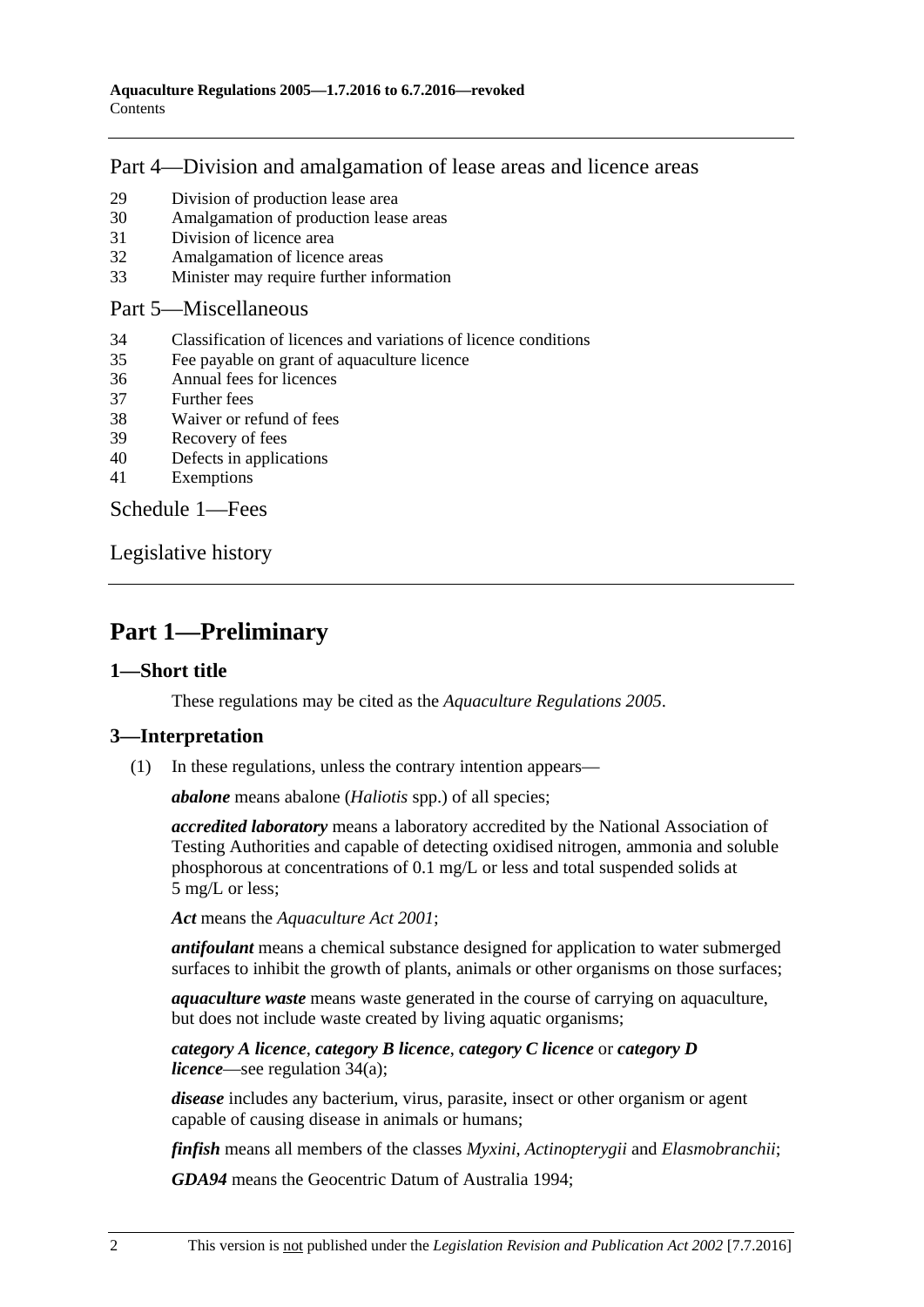*large marine vertebrates* means sharks, seals, sea lions, dolphins and whales;

*lease area* means the area of the lease described on the public register under section 80 of the Act;

*licence area* means the area of the licence described on the public register under section 80 of the Act;

*licensee* means the holder of an aquaculture licence;

*prescribed wild caught tuna* means members of the genera *Allothunnus*, *Auxis*, *Euthunnus*, *Katsuwonus*, and *Thunnus* that have been taken from the wild;

#### *protected animal* means—

- (a) a protected animal within the meaning of the *[National Parks and Wildlife](http://www.legislation.sa.gov.au/index.aspx?action=legref&type=act&legtitle=National%20Parks%20and%20Wildlife%20Act%201972)  Act [1972](http://www.legislation.sa.gov.au/index.aspx?action=legref&type=act&legtitle=National%20Parks%20and%20Wildlife%20Act%201972)*; or
- (b) a great white shark (*Carcharodon carcharias*);

*reporting day*, in relation to a licence, means—

- (a) if the licence authorises the farming of finfish—31 January; or
- (b) in any other case—31 August;

*reporting year*, in relation to a licence, means—

- (a) if the licence authorises the farming of finfish—a period of 12 months commencing on 1 December; or
- (b) in any other case—a period of 12 months commencing on 1 July;

*sea cage* means a floating farming structure used for aquaculture comprised of or incorporating a net;

*WGS84* means the World Geodetic System 1984;

*zone* means an aquaculture zone or an aquaculture exclusion zone.

<span id="page-2-1"></span>(2) Without limiting when the number of aquatic organisms farmed under a licence that die within a period of 24 hours will be taken to be *unusually high*, the number will be taken to be unusually high if it is 20% (or more) greater than the average number of aquatic organisms farmed under the licence that have died each day over the preceding 3 months.

## <span id="page-2-0"></span>**3A—Approval of Minister**

- (1) An approval given by the Minister under these regulations to a licensee may be subject to conditions.
- (2) A licensee must comply with the conditions of an approval given to the licensee by the Minister under these regulations.

Maximum penalty: \$5 000.

Expiation fee: \$315.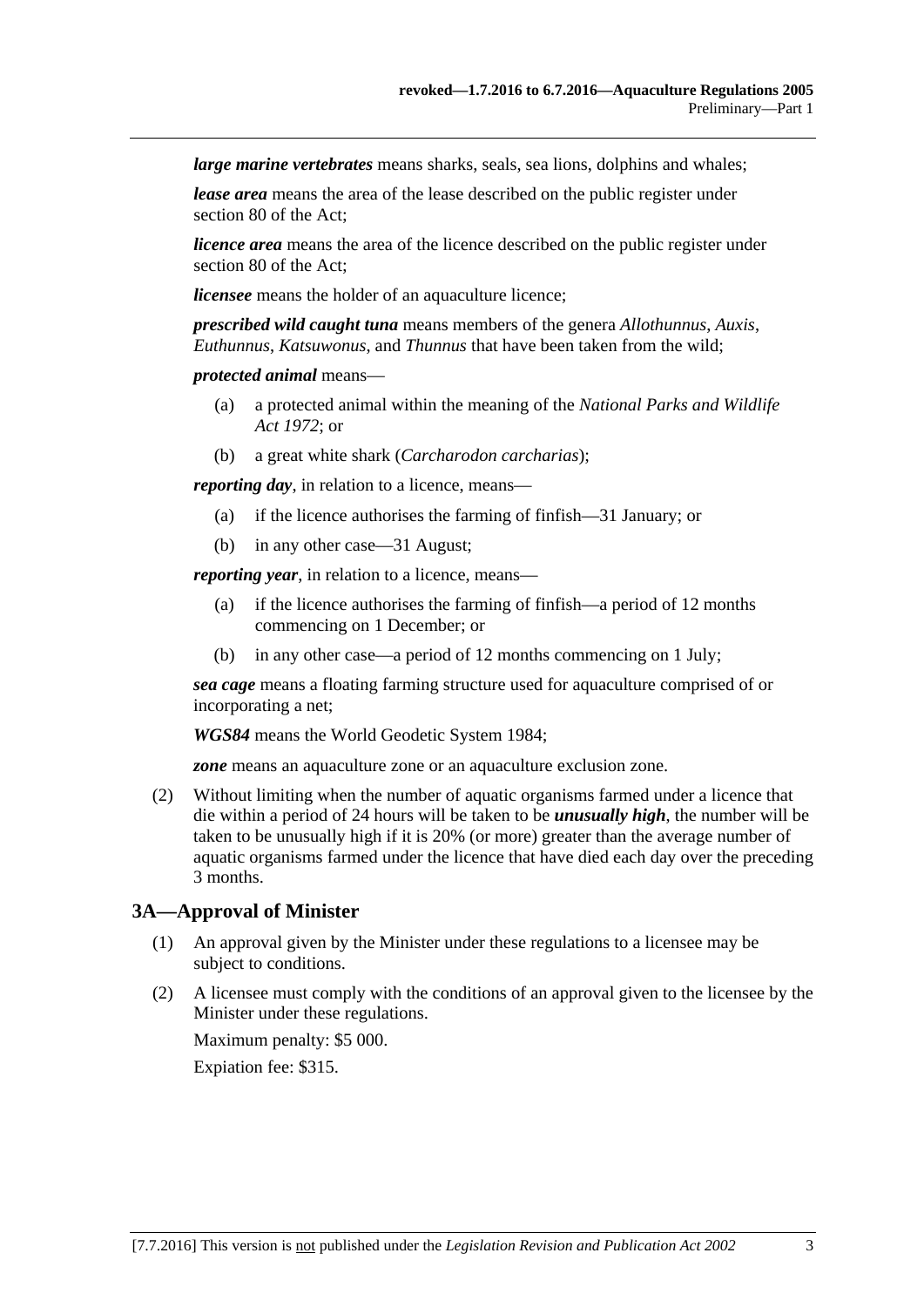## <span id="page-3-0"></span>**Part 2—General provisions supporting Act**

#### <span id="page-3-1"></span>**4—Procedures for making aquaculture policies**

For the purposes of section 12(4)(a) of the Act, the following bodies are prescribed:

- (a) Aboriginal Legal Rights Movement Incorporated;
- (b) Conservation Council of South Australia Incorporated;
- (c) Local Government Association of South Australia;
- (d) Seafood Council SA;
- (e) SA Fishing Industry Council Incorporated;
- (f) South Australian Aquaculture Council;
- (g) South Australian Recreational Fishing Advisory Council;
- (h) if the policy is expressed to apply only in relation to 1 or more zones or areas—
	- (i) any registered representatives of native title holders or claimants to native title in land comprising or forming part of a zone or area to which the policy applies; and
	- (ii) any person holding an aquaculture licence or aquaculture lease over an area comprising or forming part of a zone or area to which the policy applies; and
	- (iii) any regional NRM Board (within the meaning of the *[Natural](http://www.legislation.sa.gov.au/index.aspx?action=legref&type=act&legtitle=Natural%20Resources%20Management%20Act%202004)  [Resources Management Act](http://www.legislation.sa.gov.au/index.aspx?action=legref&type=act&legtitle=Natural%20Resources%20Management%20Act%202004) 2004*) responsible for a region comprising or forming part of a zone or area to which the policy applies;
- (i) if the policy is not expressed to apply only in relation to 1 or more zones or areas—all regional NRM Boards (within the meaning of the *[Natural](http://www.legislation.sa.gov.au/index.aspx?action=legref&type=act&legtitle=Natural%20Resources%20Management%20Act%202004)  [Resources Management Act](http://www.legislation.sa.gov.au/index.aspx?action=legref&type=act&legtitle=Natural%20Resources%20Management%20Act%202004) 2004*).

#### <span id="page-3-2"></span>**5—Certain amendments may be made by Gazette notice only**

For the purposes of section  $14(1)(c)$  of the Act, the Minister may, if of the opinion that there is ambiguity as to the boundary of an aquaculture zone or aquaculture exclusion zone, remove the ambiguity by amending the policy by notice in the Gazette under that section.

### <span id="page-3-3"></span>**7—Reference of matters to EPA**

For the purposes of section 59(3) of the Act, the prescribed period is 6 weeks.

#### <span id="page-3-4"></span>**8—Aquaculture Resource Management Fund**

For the purposes of section 79(3) of the Act—

- (a) the prescribed percentage of fees (other than expiation fees) paid under the Act is 100%; and
- (b) the prescribed percentage of penalties recovered in respect of offences against the Act is 100%.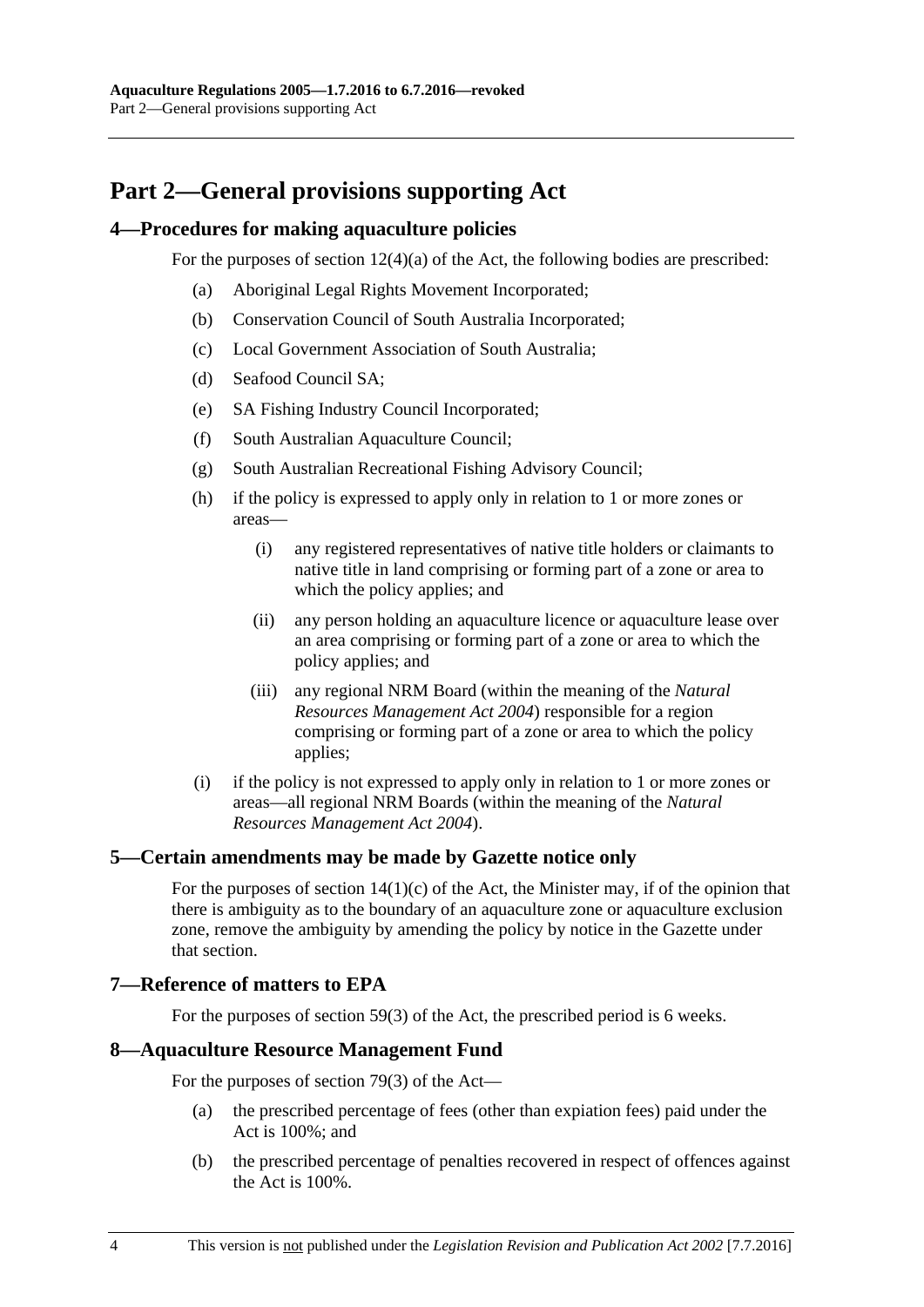#### <span id="page-4-0"></span>**8A—Fisheries officers and their powers**

For the purposes of section 82(2) of the Act, section 81(3)(a) of the *[Fisheries](http://www.legislation.sa.gov.au/index.aspx?action=legref&type=act&legtitle=Fisheries%20Management%20Act%202007)  [Management Act](http://www.legislation.sa.gov.au/index.aspx?action=legref&type=act&legtitle=Fisheries%20Management%20Act%202007) 2007* is to be read as follows:

> (a) the premises are used by a licensee for activities authorised by the licence; or

## <span id="page-4-2"></span><span id="page-4-1"></span>**Part 3—Regulation of licensed activities**

## **Division 1—General**

#### <span id="page-4-3"></span>**9—Aquaculture waste**

- (1) A licensee must ensure that—
	- (a) aquaculture waste does not cause an unsightly or offensive condition at the licence area; and
	- (b) aquaculture waste is secured or treated in a manner designed to prevent it being blown, washed or swept off the licence area.

Maximum penalty: \$5 000.

Expiation fee: \$315.

(2) A licensee must ensure that if aquaculture waste is blown, washed or swept off the licence area it is recovered as soon as practicable.

Maximum penalty: \$5 000.

Expiation fee: \$315.

### <span id="page-4-4"></span>**10—Use of chemicals**

- (1) A licensee must ensure that a substance is not used for therapeutic or prophylactic purposes or as an antifoulant in the course of aquaculture carried on under the licence unless—
	- (a) it is a registered veterinary chemical product, within the meaning of the *[Agricultural and Veterinary Products \(Control of Use\) Act](http://www.legislation.sa.gov.au/index.aspx?action=legref&type=act&legtitle=Agricultural%20and%20Veterinary%20Products%20(Control%20of%20Use)%20Act%202002) 2002*, and is used in accordance with—
		- (i) the instructions on the approved label for the product within the meaning of that Act; or
		- (ii) a permit within the meaning of that Act; or
	- (b) the licensee has obtained the written approval of the Minister to use the substance in that way.

Maximum penalty: \$5 000.

Expiation fee: \$315.

- (2) A licensee must ensure that a substance is not used as a disinfectant in the course of aquaculture carried on under the licence unless—
	- (a) it is 1 of the following:

Citric acid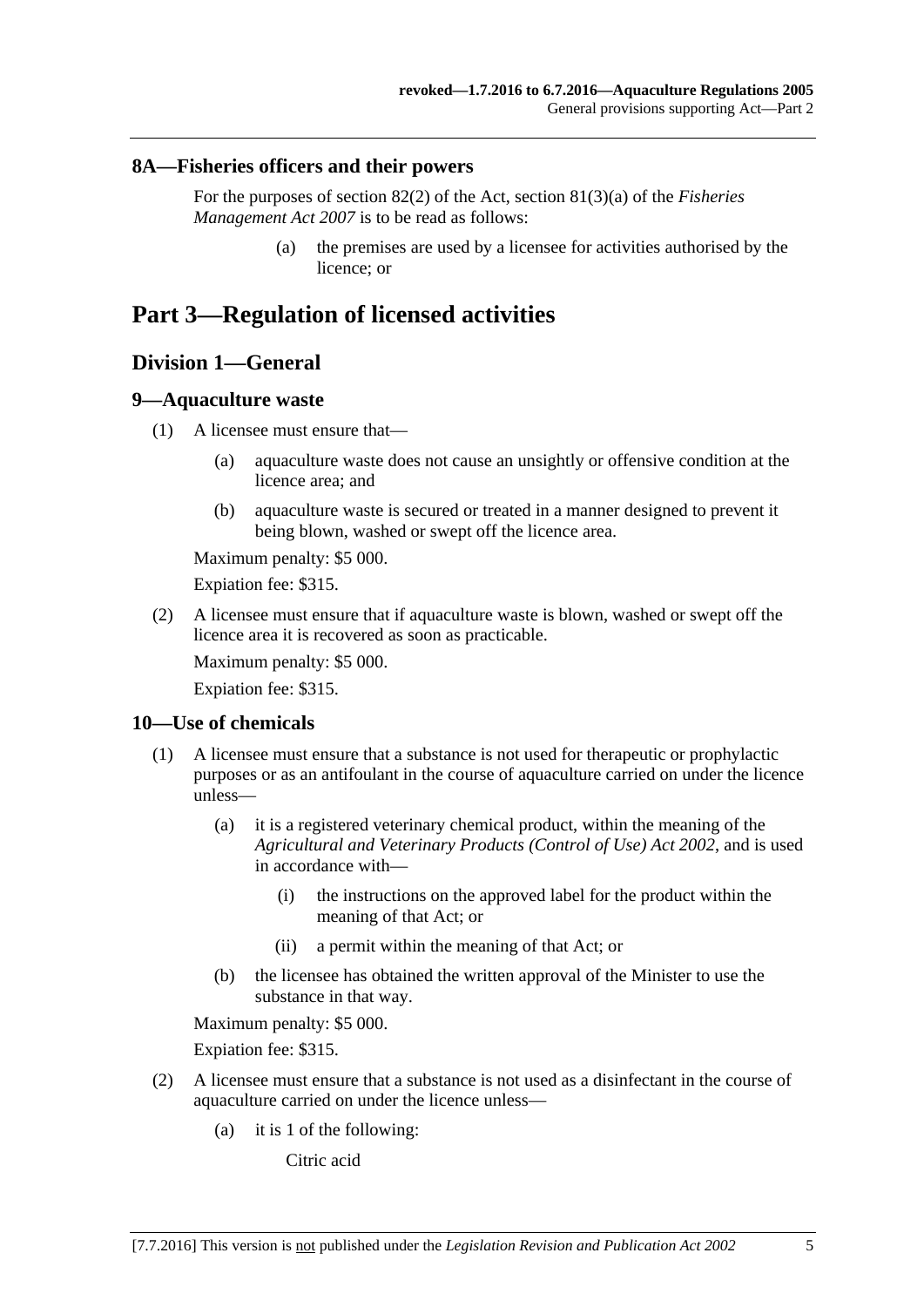Hydrogen peroxide Iodophore Sodium carbonate Sodium hydroxide Sodium hypochlorite Virkon (registered trademark); or

(b) the licensee has obtained the written approval of the Minister to use the substance in that way.

Maximum penalty: \$5 000.

Expiation fee: \$315.

## <span id="page-5-0"></span>**11—Notification of unusually high mortality rate and duty to isolate unaffected organisms**

If an unusually high number of aquatic organisms farmed under a licence die within a period of 24 hours (see [regulation](#page-2-1)  $3(2)$ ) and the cause is not immediately apparent, the licensee must ensure that—

- <span id="page-5-1"></span>(a) the Minister is immediately notified by means of a telephone call to the number provided to the licensee for the purpose; and
- <span id="page-5-2"></span>(b) the Minister is, as soon as practicable after having been notified, given a written and signed notice containing the following:
	- (i) the licence number;
	- (ii) the name of the species affected;
	- (iii) the number or biomass (or an estimate of the number or biomass) of aquatic organisms that have died;
	- (iv) details of any clinical signs observable in the organisms prior to death;
	- (v) the number or biomass (or an estimate of the number or biomass) of aquatic organisms that show similar clinical signs but have not died;
	- (vi) details of circumstances that may be contributing factors such as extreme weather, power failures, poor water quality or water temperature; and
- (c) all reasonable steps are taken to isolate aquatic organisms apparently affected from aquatic organisms not apparently affected.

Maximum penalty: \$5 000.

Expiation fee: In the case of an offence against [paragraph](#page-5-1) (a) or [paragraph](#page-5-2) (b)—\$315.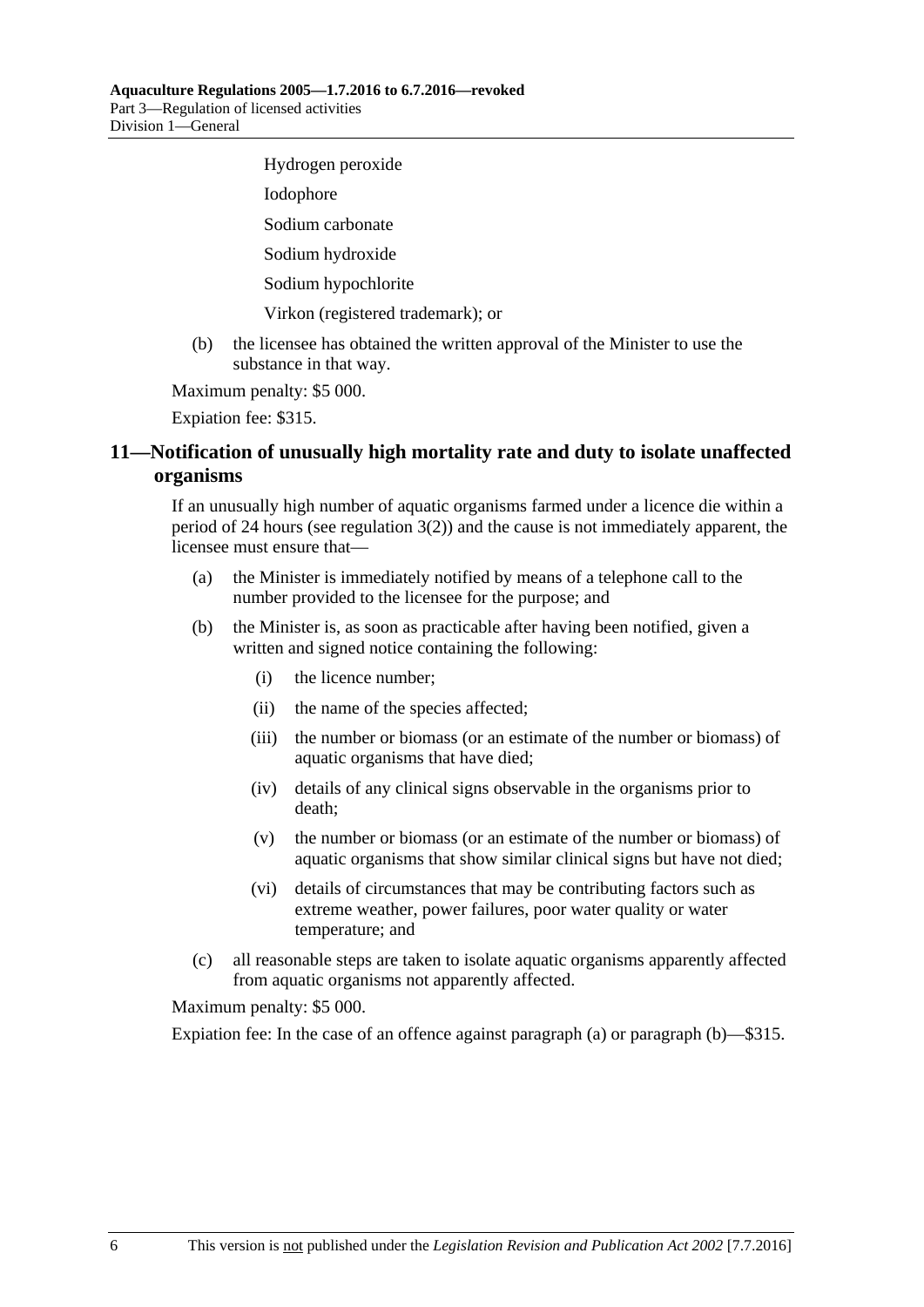#### <span id="page-6-0"></span>**12—Aquatic organisms affected with disease**

(1) If a licensee knows, or ought reasonably to know, that an aquatic organism proposed to be introduced into the licence area is or may be affected with a disease, the licensee must ensure that the aquatic organism is not introduced into the licence area without the prior written approval of the Minister.

Maximum penalty: \$5 000.

- (2) If a licensee knows, or ought reasonably to know, that an aquatic organism being farmed under the licence is or may be affected with a disease, the licensee must ensure that the aquatic organism is not removed from the licence area unless—
	- (a) it is removed for testing; or
	- (b) it is removed for disposal (other than by sale or supply to another); or
	- (c) it is removed in accordance with the written approval of the Minister obtained by the licensee.

Maximum penalty: \$5 000.

(3) If an unusually high number of aquatic organisms farmed under a licence die within a period of 24 hours (see [regulation](#page-2-1)  $3(2)$ ) and the cause is not immediately apparent, the licensee will be taken to know that the aquatic organisms may be affected with a disease.

#### <span id="page-6-1"></span>**13—Stock register**

(1) A licensee must maintain a stock register in accordance with this regulation. Maximum penalty: \$5 000.

Expiation fee: \$315.

- (2) The stock register must contain (in a readily understandable and legible form)—
	- (a) the following information in respect of aquatic organisms supplied to the licensee:
		- (i) the date on which the aquatic organisms were received by the licensee;
		- (ii) the name and address of the person who supplied the aquatic organisms;
		- (iii) the species of aquatic organisms;
		- (iv) the number or biomass of aquatic organisms received;
		- (v) the age or developmental stage of the aquatic organisms when received;
		- (vi) details identifying the place at which the aquatic organisms were last reared before supply or the place at which the aquatic organisms were collected;
		- (vii) a copy of any health certification that accompanied the aquatic organisms; and
	- (b) the following information in respect of aquatic organisms collected by the licensee: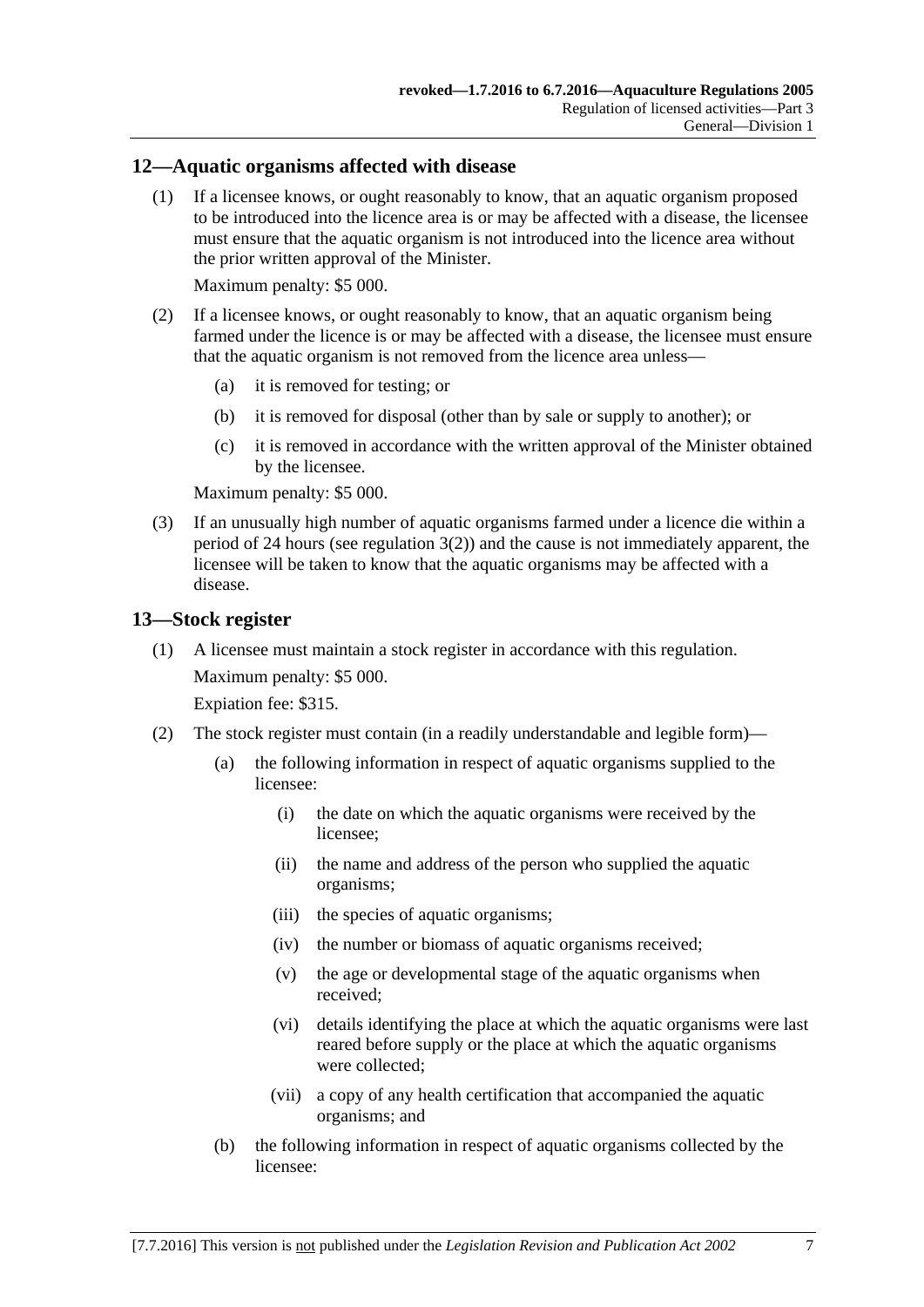- (i) details identifying the authority under the *[Fisheries Act](http://www.legislation.sa.gov.au/index.aspx?action=legref&type=act&legtitle=Fisheries%20Act%201982) 1982* under which the aquatic organisms were collected;
- (ii) the date the aquatic organisms were collected;
- (iii) details identifying the place at which the aquatic organisms were collected;
- (iv) the species of aquatic organisms;
- (v) the number or biomass of aquatic organisms collected;
- (vi) the age or developmental stage of the aquatic organisms when collected; and
- (c) the following information in respect of aquatic organisms bred by the licensee:
	- (i) the date (or an estimate of the date) the aquatic organisms were bred;
	- (ii) the species of aquatic organisms;
	- (iii) details identifying the broodstock used to breed the aquatic organisms;
	- (iv) the number or biomass (or an estimate of the number or biomass) of aquatic organisms bred; and
- (d) the following information in respect of aquatic organisms supplied by the licensee to another person:
	- (i) the date on which the aquatic organisms were supplied;
	- (ii) the name and address of the person to whom the aquatic organisms were supplied;
	- (iii) the species of aquatic organisms;
	- (iv) the number or biomass of aquatic organisms supplied;
	- (v) the age or developmental stage of the aquatic organisms when supplied;
	- (vi) a copy of any health certification provided by the licensee to accompany the aquatic organisms; and
- (e) the following information in respect of aquatic organisms that have died during aquaculture:
	- (i) the species of aquatic organisms;
	- (ii) the date (or an estimate of the date) the aquatic organisms died;
	- (iii) the number or biomass (or an estimate of the number or biomass) of aquatic organisms that have died;
	- (iv) the age or developmental stage of the aquatic organisms at death;
	- (v) a description of how and where the aquatic organisms were disposed of; and
- (f) details of treatment administered for therapeutic or prophylactic purposes to aquatic organisms kept under the licence including—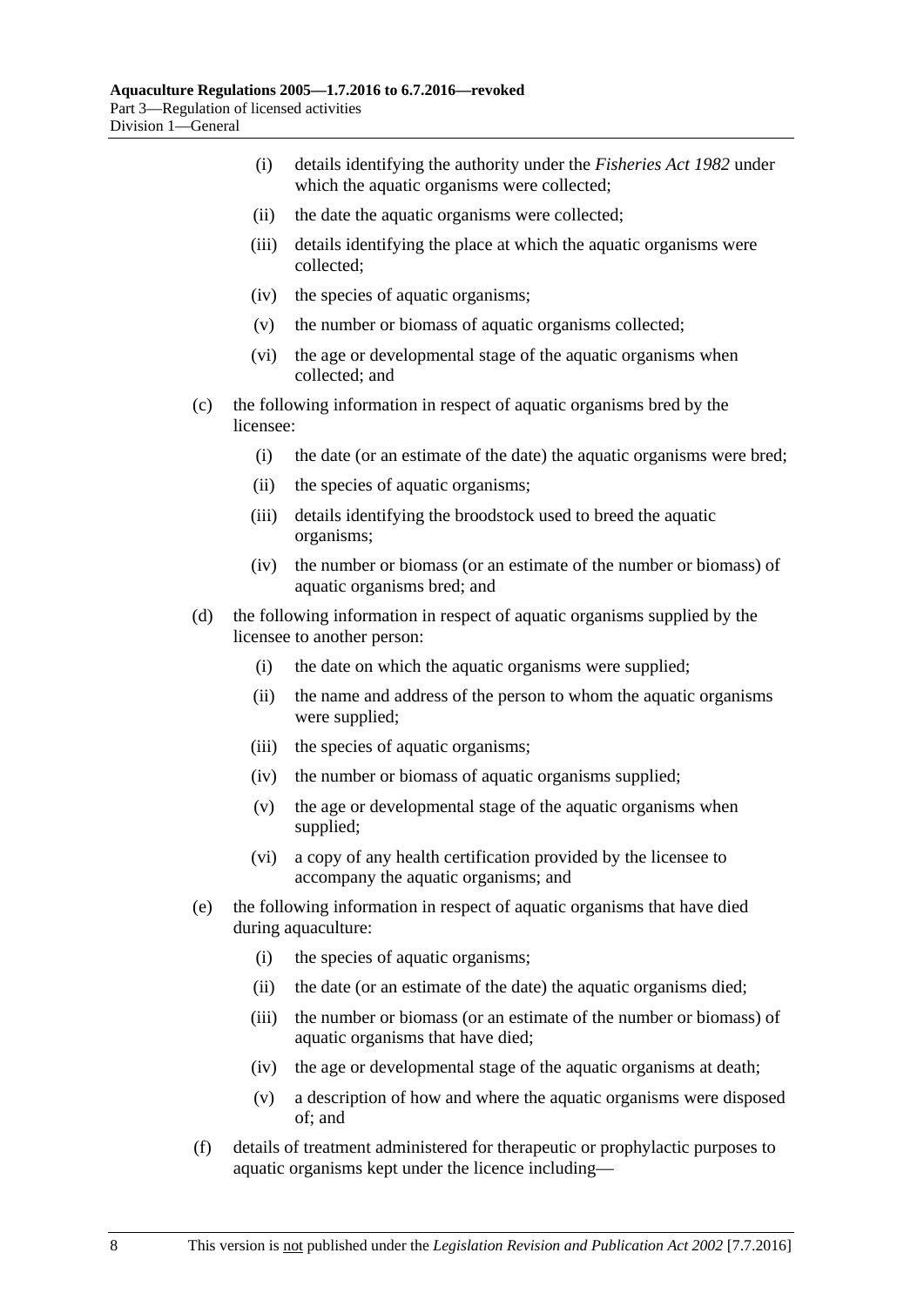- (i) the reasons for the treatment; and
- (ii) the dates on which the treatment was administered; and
- (iii) the name (including trade or patent name) of each substance used as part of the treatment and the dosages or amounts administered; and
- (iv) information that identifies the aquatic organisms that received treatment by reference to tank or cage number or by other means.
- (3) A record required to be entered in the stock register must be entered within 7 days after the event to which it relates.
- (4) A record entered in the stock register must be retained for 5 years from the date on which it was entered.

#### <span id="page-8-0"></span>**14—Periodic returns**

A licensee must, on a date or dates determined by the Minister in each year, provide the Minister with a periodic return containing such information as the Minister requires in the manner and form determined by the Minister.

Maximum penalty: \$5 000.

Expiation fee: \$315.

## <span id="page-8-1"></span>**Division 2—Aquaculture in State waters**

#### <span id="page-8-2"></span>**15—Application of Division**

This Division applies to aquaculture leases and to aquaculture licences authorising aquaculture in an area comprised of State waters or State waters and adjacent land within the meaning of the *[Harbors and Navigation Act](http://www.legislation.sa.gov.au/index.aspx?action=legref&type=act&legtitle=Harbors%20and%20Navigation%20Act%201993) 1993*.

### <span id="page-8-3"></span>**16—Requirement to mark-off area and maintain structures or equipment used to mark-off area**

The holder of an aquaculture lease is guilty of an offence if—

- (a) the boundaries of the marked-off area of the lease are not marked off or indicated in the manner required under the conditions of the lease or a corresponding licence; or
- (b) the structures or equipment used to mark off or indicate the boundaries of the marked-off area of the lease under the conditions of the lease or a corresponding licence are not maintained in good working condition.

Maximum penalty: \$5 000.

Expiation fee: \$315.

#### <span id="page-8-4"></span>**17—Farming structures**

- (1) A licensee must ensure that—
	- (a) sea cages used for aquaculture are clearly marked with the licence number; and
	- (b) farming structures being used for aquaculture are—
		- (i) except when being placed into position, moved or recovered—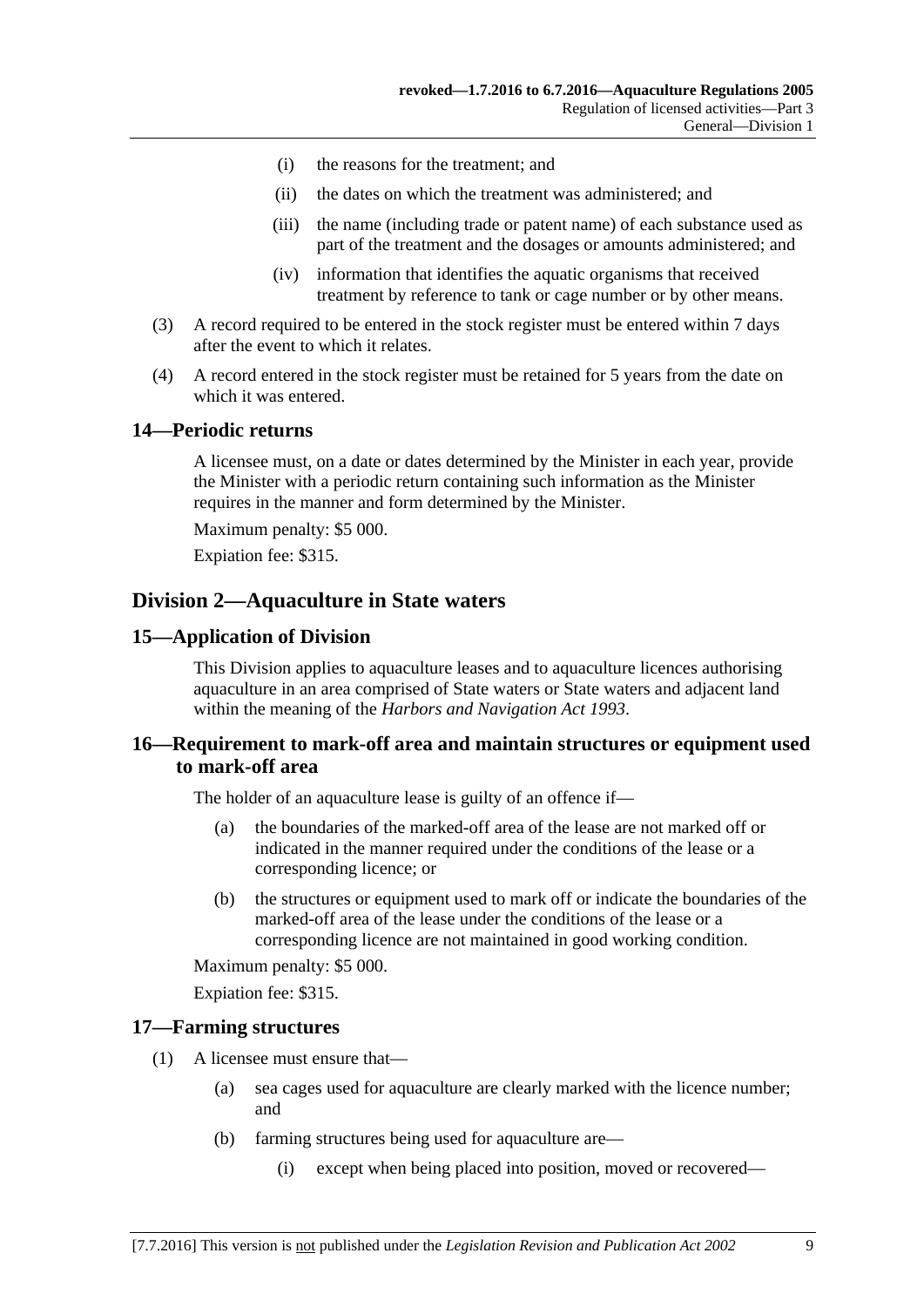- (A) securely fixed or moored in place so as to remain wholly within the licence area; and
- (B) anchored in a manner that minimises the impact on the benthos; and
- (ii) maintained in good working condition; and
- (c) equipment used to secure, anchor or mark the position of a farming structure is located wholly within the licence area; and
- (d) if the aquaculture involves the use of a floating culture unit in subtidal waters—the distance between the unit and the sea floor is at least 3 metres at all times unless otherwise approved in writing by the Minister; and
- (e) stocked sea cages are not located in the same place that stocked sea cages have been located within the preceding 12 months.

Expiation fee: \$315.

(2) A licensee must ensure that if a farming structure used for aquaculture, or any equipment used to secure, anchor or mark the position of the structure, is blown, washed or swept off the licence area, the structure or equipment is recovered as soon as practicable.

Maximum penalty: \$5 000.

Expiation fee: \$315.

#### <span id="page-9-0"></span>**18—Health certificates for abalone farmed on navigable vessel**

- <span id="page-9-1"></span>(1) A licensee authorised to carry on abalone aquaculture on a navigable vessel as it operates within an area of State waters must ensure that the following requirements are complied with in respect of aquaculture stock brought on to the vessel:
	- (a) the aquaculture stock must be comprised of abalone that have been hatchery reared in South Australia;
	- (b) the abalone must be accompanied by a certificate—
		- (i) that is in a form approved by the Minister; and
		- (ii) that has been issued—
			- (A) by a veterinary diagnostic laboratory accredited by the National Association of Testing Authorities; and
			- (B) within the previous 14 days; and
			- (C) following examination of at least 30 abalone; and
		- (iii) that certifies that the abalone in the test sample are not affected with a notifiable condition within the meaning of the *[Livestock Act](http://www.legislation.sa.gov.au/index.aspx?action=legref&type=act&legtitle=Livestock%20Act%201997) 1997* and do not display signs of being affected with a disease;
	- (c) at least 2 days before the abalone are brought on to the vessel the Minister must be provided with a copy of the certificate referred to in [paragraph](#page-9-1) (b).

Maximum penalty: \$5 000.

Expiation fee: \$315.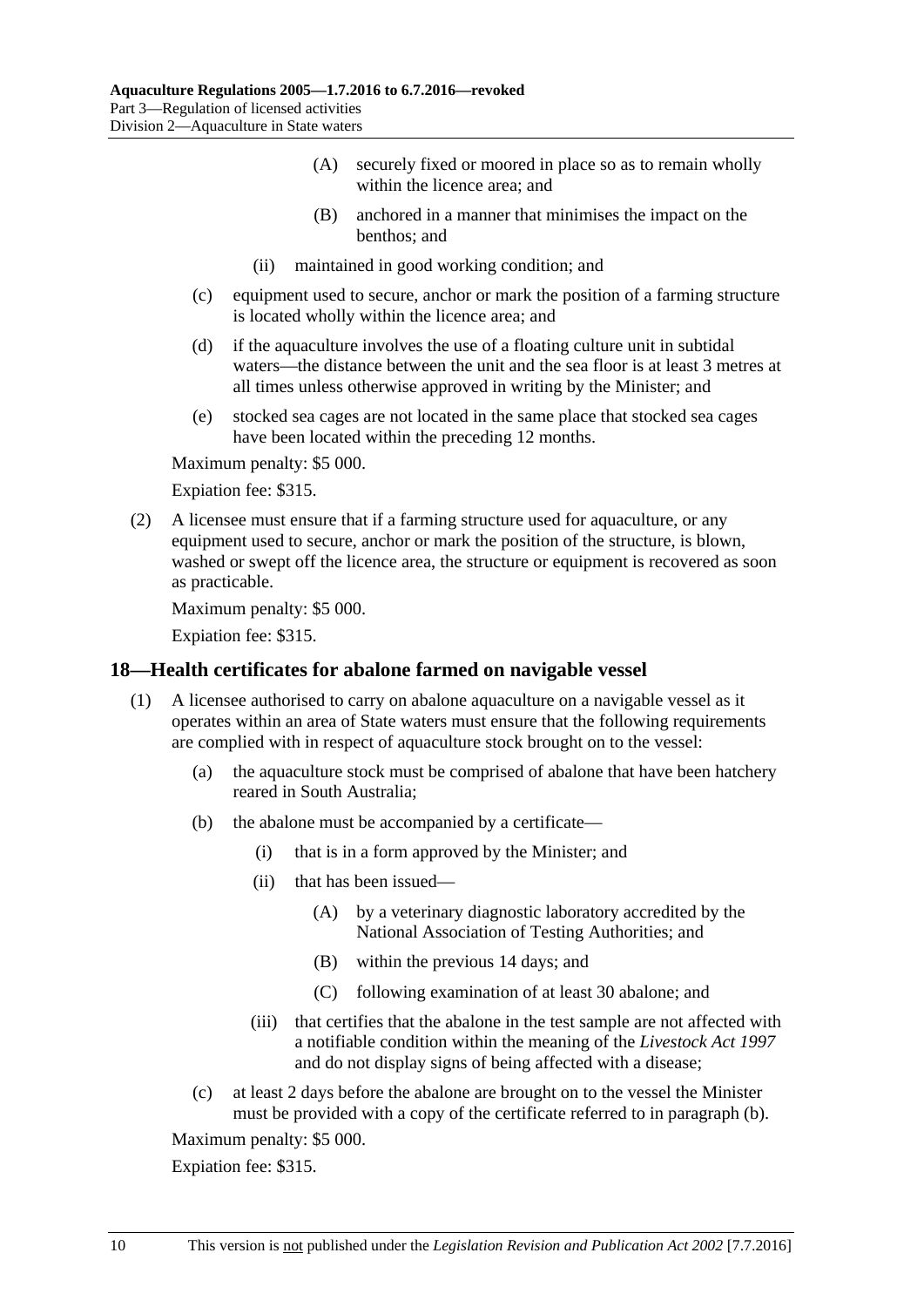- (2) A licensee authorised to carry on abalone aquaculture on a navigable vessel as it operates within an area of State waters must ensure that at least once in each 6 month period the Minister is provided with a copy of a certificate—
	- (a) that is in a form approved by the Minister; and
	- (b) that has been issued—
		- (i) by a veterinary diagnostic laboratory accredited by the National Association of Testing Authorities; and
		- (ii) within the previous 14 days; and
		- (iii) following examination of at least 30 abalone that have been farmed on the vessel for at least 1 month; and
	- (c) that certifies that the abalone in the test sample are not affected with a notifiable condition within the meaning of the *[Livestock Act](http://www.legislation.sa.gov.au/index.aspx?action=legref&type=act&legtitle=Livestock%20Act%201997) 1997* and do not display signs of being affected with a disease.

Expiation fee: \$315.

### <span id="page-10-0"></span>**19—Strategies relating to escape of stock and interaction with seabirds and large marine vertebrates**

- <span id="page-10-1"></span>(1) A licensee must—
	- (a) have a written strategy approved by the Minister—
		- (i) for minimising the risk of the escape of aquaculture stock into the wild; and
		- (ii) for minimising adverse interactions with seabirds and large marine vertebrates resulting from aquaculture carried on under the licence; and
	- (b) ensure that activities under the licence conform with the approved strategy.

Maximum penalty: \$5 000.

- (2) If, at any time, the Minister is not satisfied as to the adequacy of an approved strategy, the Minister may require the strategy to be resubmitted for approval within a specified period in a modified form (which may be specified by the Minister).
- (3) If a licensee fails to resubmit a strategy as required, the licensee is guilty of an offence.

Maximum penalty: \$5 000.

Expiation fee: \$315.

- (4) Before requiring a strategy to be resubmitted, the Minister must give the licensee written notice of the proposed action, inviting the licensee to make written submissions in relation to the proposed action within a period specified in the notice (being not less than 14 days from the day on which the notice is given to the licensee).
- (5) [Subregulation](#page-10-1) (1) does not apply to a licensee who held a licence immediately before the commencement of this regulation until 6 months after that commencement.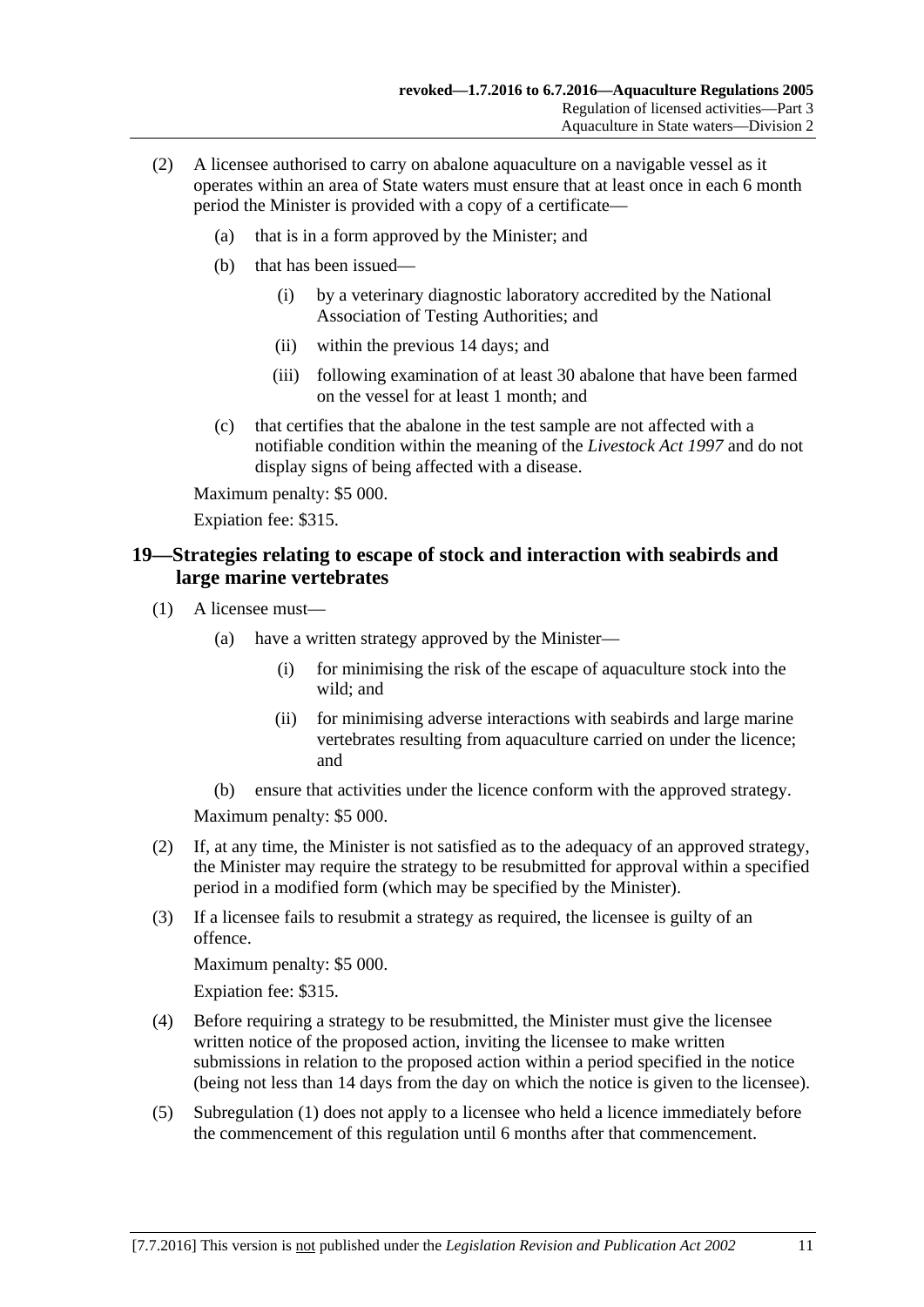(6) A licensee who held a licence immediately before the commencement of this regulation must submit a written strategy (as referred to in [subregulation](#page-10-1) (1)) for approval within 3 months after the commencement of this regulation.

Maximum penalty: \$5 000.

Expiation fee: \$315.

#### <span id="page-11-0"></span>**20—Notification of entanglement of certain animals**

If a protected animal becomes confined in or entangled in a farming structure or other equipment used in connection with aquaculture, the licensee must—

- (a) immediately after becoming aware of the situation notify the Minister by means of a telephone call to the number provided to the licensee for the purpose; and
- (b) within 2 days after becoming aware of the situation notify the Minister in writing of the action taken to deal with the situation.

Maximum penalty: \$5 000.

#### <span id="page-11-1"></span>**21—Notification of escape of stock or damage that may lead to escape of stock**

A licensee must—

- (a) within 12 hours after becoming aware of the escape of hatchery reared aquaculture stock or damage to a farming structure, or to other equipment, that may lead to the escape of hatchery reared aquaculture stock, notify the Minister (by means of a telephone call or fax to the number provided to the licensee for the purpose) of the escape or damage, including the following details:
	- (i) the species of aquatic organisms affected;
	- (ii) the date (or an estimate of the date) on which the escape or damage took place;
	- (iii) the number and biomass (or an estimate of the number and biomass) of aquatic organisms that have escaped;
	- (iv) the age or developmental stage of the aquatic organisms at the time of their escape;
	- (v) details of the circumstances in which the escape or damage took place; and
- <span id="page-11-3"></span>(b) within 7 days after becoming aware of the escape or damage notify the Minister in writing of the action taken to deal with it.

Maximum penalty: \$5 000.

Expiation fee: In the case of an offence against [paragraph](#page-11-3) (b)—\$315.

### <span id="page-11-2"></span>**22—Environmental monitoring and reporting—farming of molluscs in subtidal area**

- (1) If a licence authorises the farming of molluscs in a subtidal area, the licensee must cause a benthic assessment recording to be made as follows:
	- (a) a colour videotape of the sea floor must be made at least once each reporting year at approximately the same time in each year;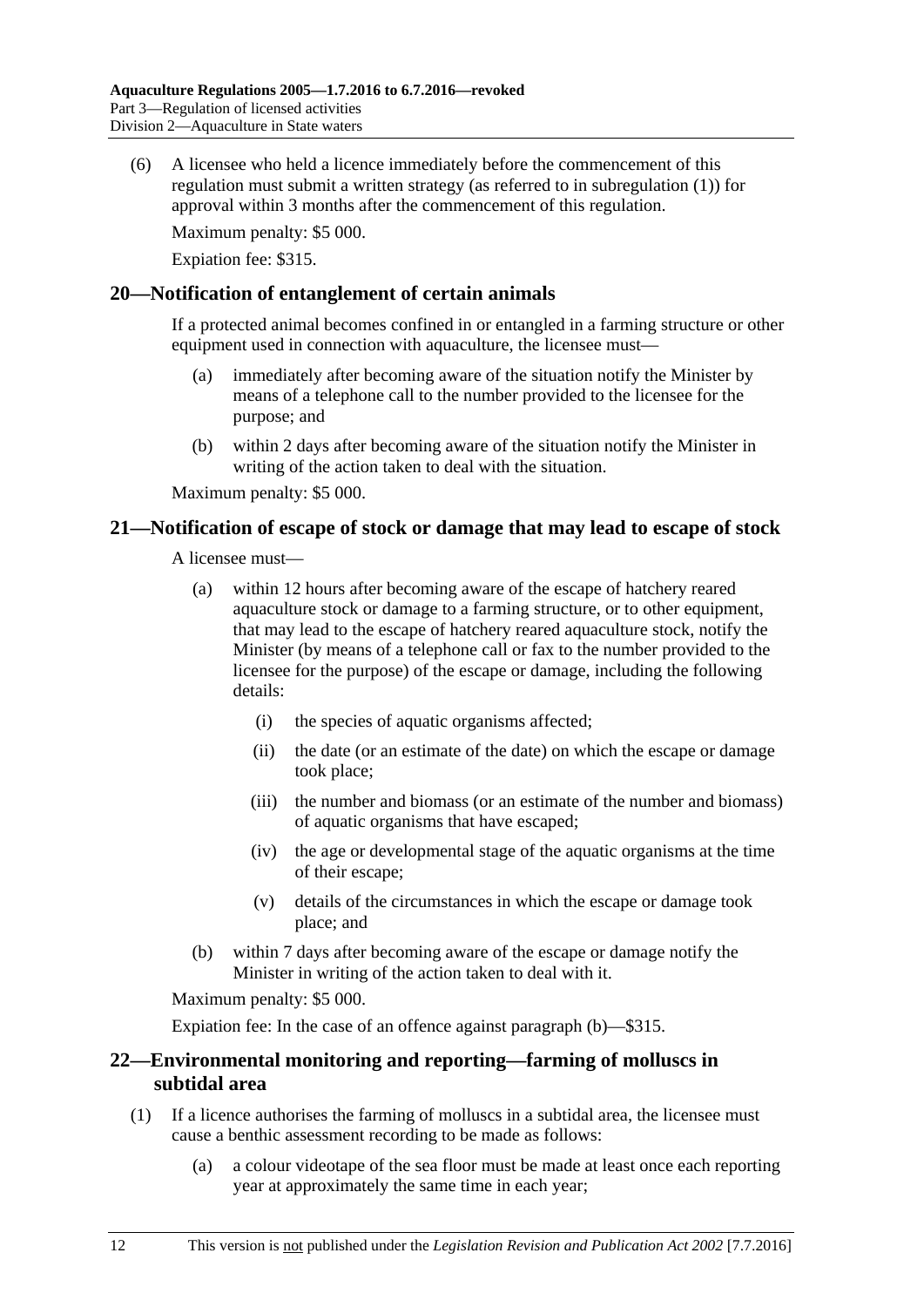- (b) the underwater path videotaped must transect at least 100 metres of the licence area, originating within the licence area, proceeding parallel to and within 2 metres of longlines or other farming structures and finishing at least 50 metres outside the boundary of the licence area;
- (c) the path must include at least 1 anchor of a farming structure and an area of at least 1 metre of the sea floor either side of the anchor;
- (d) the path must follow, as close as practically possible, a straight line;
- (e) the same path must be videotaped each reporting year;
- (f) the videotape must be continuously recorded from start to finish with no editing breaks;
- (g) the videotape must start and finish with an above water  $360^{\circ}$  pan of the horizon lasting at least 30 seconds per pan;
- (h) a minimum width of 2 metres of sea floor must be in the field of view at all times;
- (i) the angle of videotaping to the sea floor must be approximately  $45^{\circ}$ ;
- (j) the correct date and time must be continuously present on the videotape;
- (k) footage must be steady and taken at a very slow pace of approximately 1 metre every 2 to 4 seconds and must stop at the site of any anchor videotaped for at least 30 seconds;
- (l) the camera lens must be focussed on the sea floor at all times;
- (m) the path videotaped must be adequately lit to show benthic flora and fauna colours (so that the lighting level is equivalent to that produced by 2 high intensity discharge underwater metal halide 10 watt lamps);
- (n) the videotape must be examined after the recording and, if it is not of sufficient quality to enable a satisfactory assessment of the benthic environment of the path required to be videotaped, a further recording must be made;
- (o) a written record must be made of the location (using WGS84 or GDA94 datum) of the start and finish of the path videotaped and of the date and time of the start and finish of the videotaping;
- (p) a written record must be made detailing each of the following for each 10 metres of the path videotaped:
	- (i) the level of sedimentary disturbance resulting from biological activity (bioturbation);
	- (ii) undulation;
	- (iii) natural organic waste;
	- (iv) aquaculture waste including detached farming shell debris;
	- (v) sand colour;
	- (vi) macroalgal cover;
	- (vii) seagrass cover;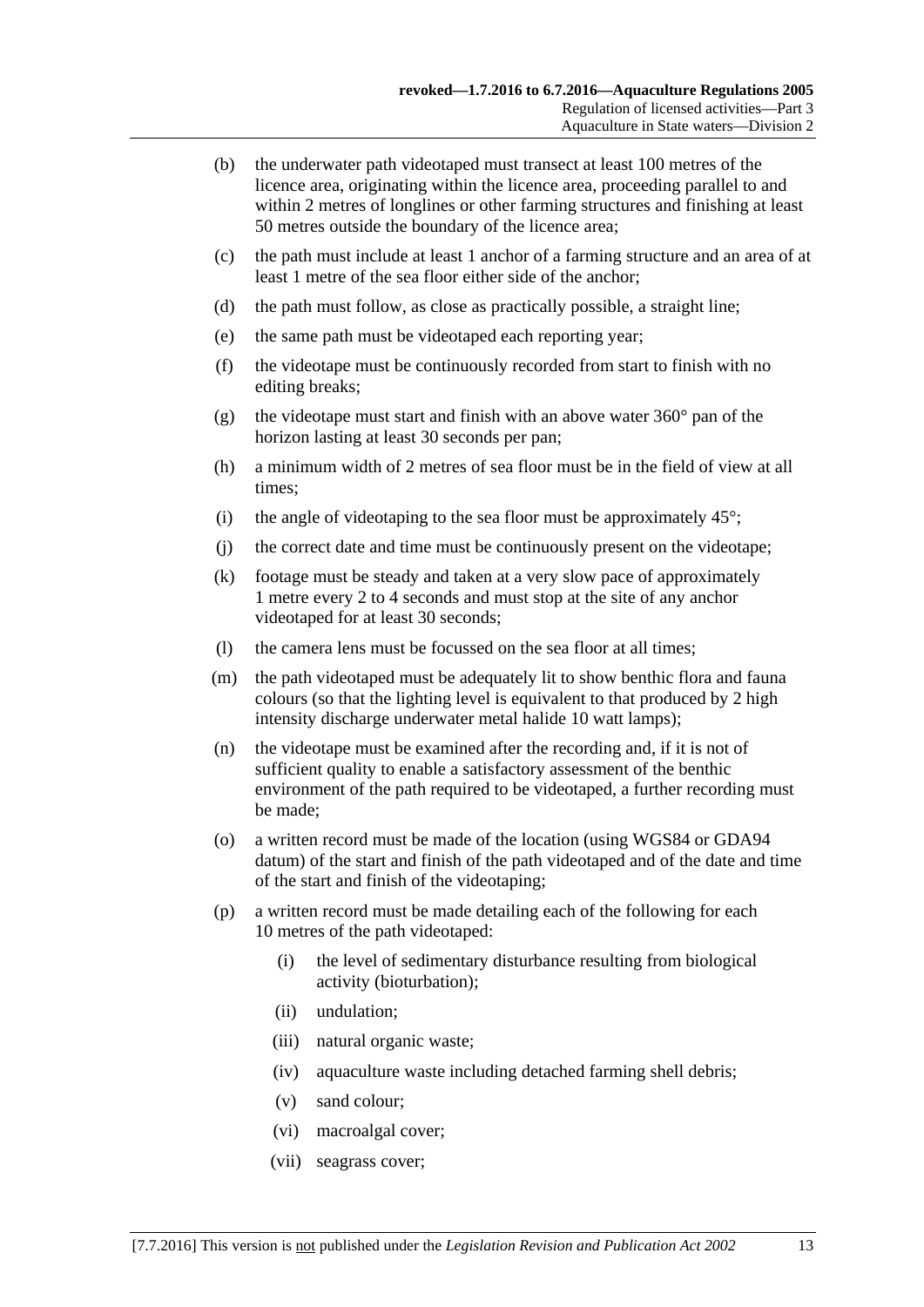- (viii) microbial mats (for example, *Beggiatoa sp*);
- (ix) blue-green algal mats;
- (x) sponge cover;
- (xi) the presence of—
	- (A) holothurians (sea cucumbers);
	- (B) ascidians (sea squirts);
	- (C) razor fish (*Pinna sp*);
	- (D) scallops;
	- (E) crabs;
	- (F) gastropods;
	- (G) fish;
	- (H) seahorses and sea dragons.

- (2) If a licence authorises the farming of molluscs in a subtidal area, the licensee must, on or before the reporting day in each year, provide to the Minister a report for the preceding reporting year—
	- (a) containing the following:
		- (i) a map showing—
			- (A) the boundary of the licence area; and
			- (B) the location (using WGS84 or GDA94 datum) of the corners of the licence area; and
			- (C) the location (using WGS84 or GDA94 datum) of farming structures and the number, dimensions and spacing of the structures; and
			- (D) the location (using WGS84 or GDA94 datum) of the underwater path videotaped for the benthic assessment recording;
		- (ii) for each month—
			- (A) the amount and type of supplemental feed used in the licence area; and
			- (B) the amount and type of chemicals (including but not limited to therapeutic or prophylactic substances, antifoulants and disinfectants) used in the licence area;
		- (iii) such of the following details as are known about interaction that has occurred between large marine vertebrates and farming structures or equipment, personnel or aquaculture stock:
			- (A) the date of the interaction;
			- (B) the species of marine vertebrate involved;
			- (C) the location of the interaction;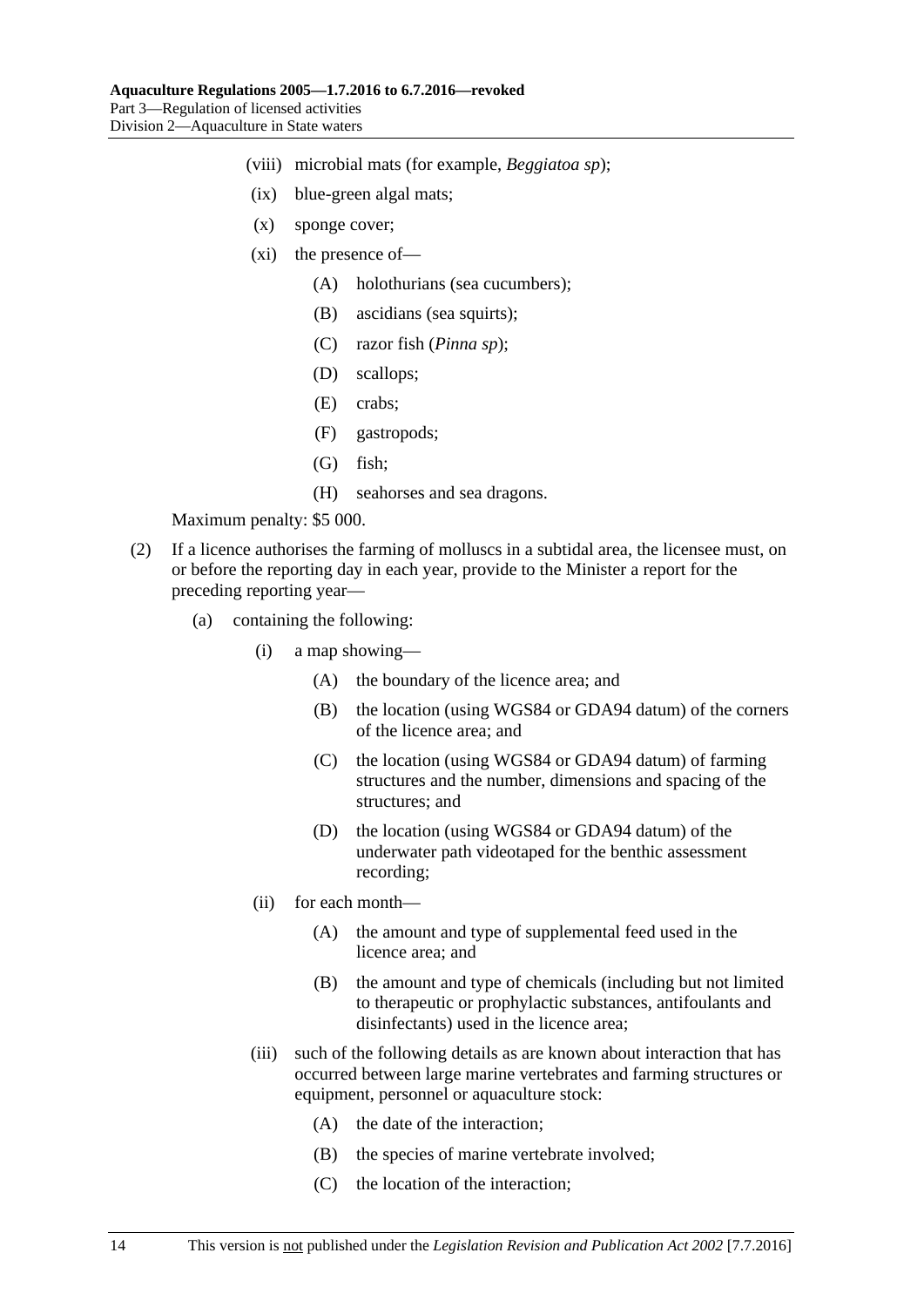- (D) a description of the nature of the interaction;
- (iv) if the author of the report is not the licensee—the author's name and address; and
- (b) accompanied by a copy of the benthic assessment recording made for the reporting year (in a format approved by the Minister) and the records made in conjunction with the recording.

Expiation fee: \$315.

(3) This regulation does not apply to a licence authorising the carrying on of aquaculture on a navigable vessel as it operates within an area of State waters.

## <span id="page-14-0"></span>**23—Environmental monitoring and reporting—farming of molluscs in intertidal area**

If a licence authorises the farming of molluscs in an intertidal area, the licensee must, on or before the reporting day in each year, provide to the Minister a report for the preceding reporting year containing the following:

- (a) a map showing—
	- (i) the boundary of the licence area; and
	- (ii) the location (using WGS84 or GDA94 datum) of the corners of the licence area; and
	- (iii) the location (using WGS84 or GDA94 datum) of farming structures and the number, dimensions and spacing of the structures;
- (b) for each month—
	- (i) the number of pacific oysters found in the licence area and not contained within a farming structure; and
	- (ii) the location in which they were found; and
	- (iii) a statement of whether they have been removed;
- (c) for each month—the amount and type of chemicals (including but not limited to therapeutic or prophylactic substances, antifoulants and disinfectants) used in the licence area;
- (d) such of the following details as are known about interaction that has occurred between large marine vertebrates and farming structures or equipment, personnel or aquaculture stock:
	- (i) the date of the interaction;
	- (ii) the species of marine vertebrate involved;
	- (iii) the location of the interaction;
	- (iv) a description of the nature of the interaction;
- (e) if the author of the report is not the licensee—the author's name and address. Maximum penalty: \$5 000.

Expiation fee: \$315.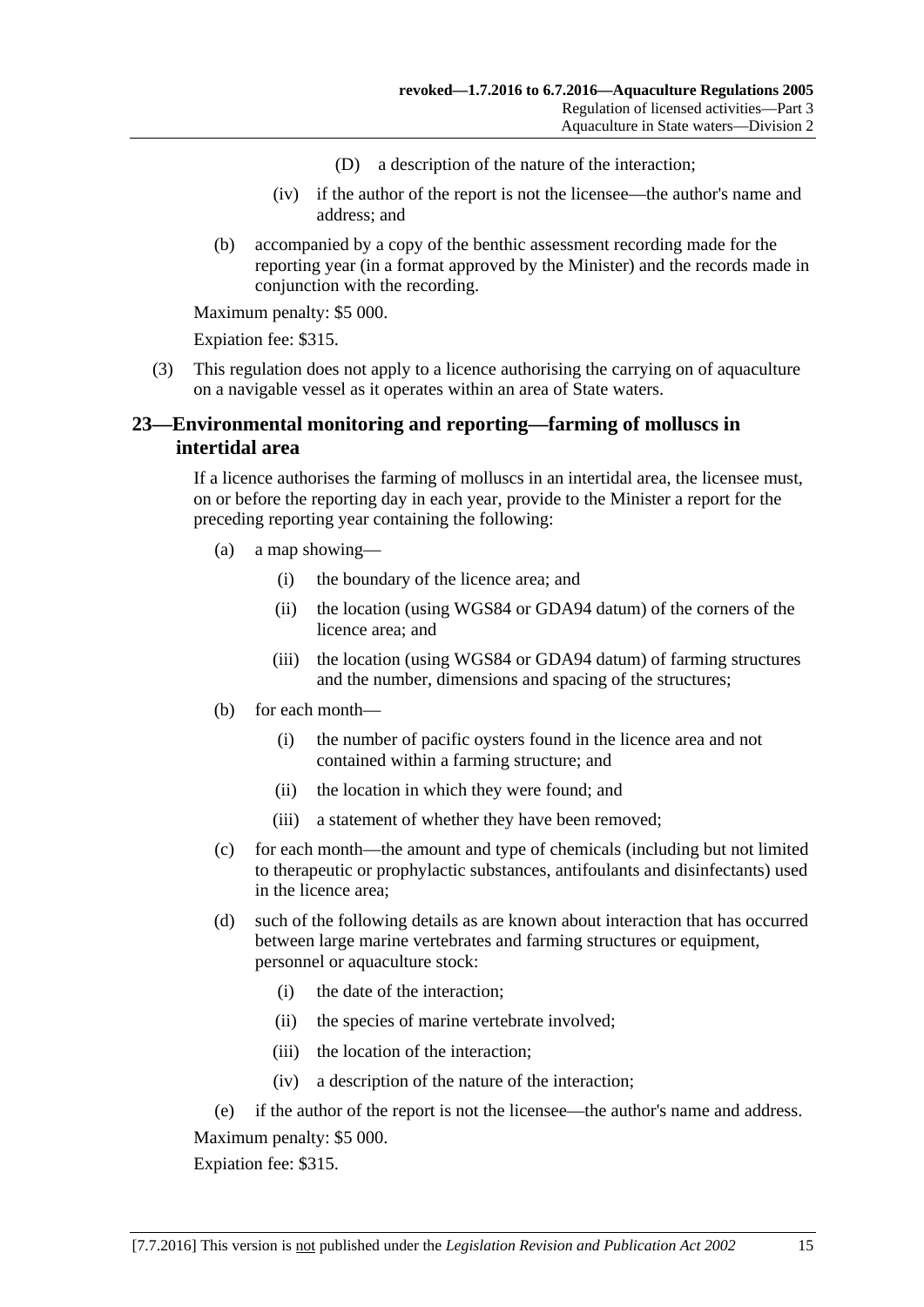### <span id="page-15-1"></span><span id="page-15-0"></span>**24—Environmental monitoring and reporting—farming of finfish**

- (1) If a licence authorises the farming of finfish, the licensee must cause a benthic assessment recording to be made as follows:
	- (a) a colour videotape of the sea floor must be made at least once each reporting year at approximately the same time in each year;
	- (b) at least 3 underwater paths must be videotaped as follows:
		- (i) 1 must be within the licence area originating as close as practicable to the side of a sea cage used for aquaculture under the licence and proceeding in the direction of the prevailing current (down current) for 150 metres; and
		- (ii) 1 must be within the licence area originating as close as practicable to the opposite side of the same sea cage and proceeding in the opposite direction of the prevailing current (up current) for 150 metres; and
		- (iii) 1 must be outside the licence area originating at the midpoint of the prevailing down current boundary of the licence area and proceeding at right angles to the boundary for 150 metres (the *off-site transect*);
	- (c) the same off-site transect must be videotaped each year;
	- (d) the videotape of each path must be continuously recorded from start to finish with no editing breaks;
	- (e) the videotape of each path must start and finish with an above water 360° pan of the horizon lasting at least 30 seconds per pan;
	- (f) a minimum width of 2 metres of sea floor must be in the field of view at all times;
	- (g) the angle of videotaping to the sea floor must be approximately  $45^{\circ}$ ;
	- (h) the correct date and time must be continuously present on the videotape;
	- (i) footage must be steady and taken at a very slow pace of approximately 1 metre every 2 to 4 seconds;
	- (j) the camera lens must be focussed on the sea floor at all times;
	- (k) each path videotaped must be adequately lit to show benthic flora and fauna colours (so that the lighting level is equivalent to that produced by 2 high intensity discharge underwater metal halide 10 watt lamps);
	- (l) the videotape must be examined after the recording and, if it is not of sufficient quality to enable a satisfactory assessment of the benthic environment of the paths required to be videotaped, a further recording must be made;
	- (m) a written record must be made of—
		- (i) the location (using WGS84 or GDA94 datum) of the start and finish of each path videotaped and of the date and time of the start and finish of the videotaping of each path; and
		- (ii) the location of the sea cage concerned (using WGS84 or GDA94 datum);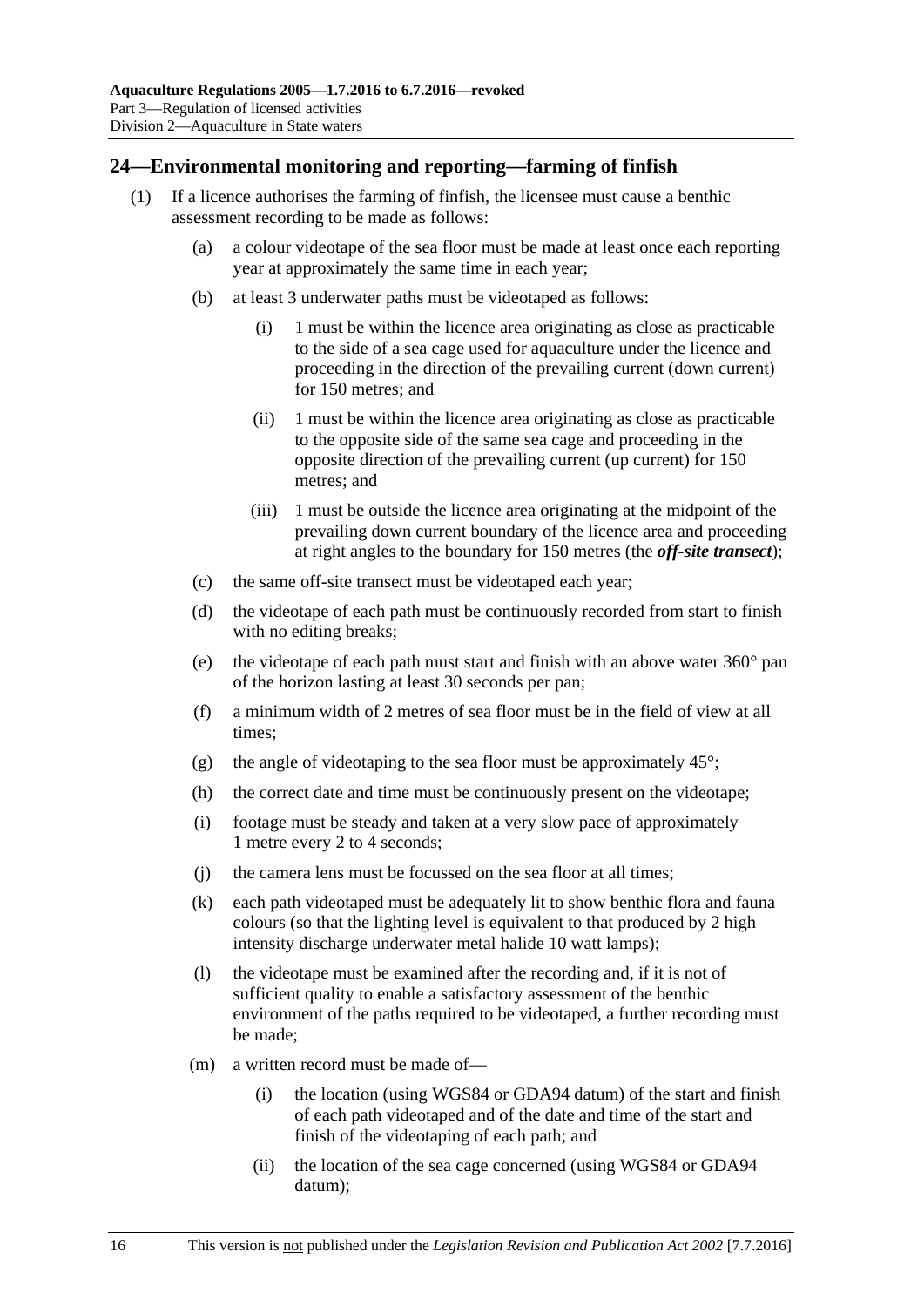- (n) a written record must be made detailing each of the following for each 10 metres of each path videotaped:
	- (i) the level of sedimentary disturbance resulting from biological activity (bioturbation);
	- (ii) undulation;
	- (iii) natural organic waste;
	- (iv) aquaculture waste including waste baitfish and pellets;
	- (v) sand colour;
	- (vi) macroalgal cover;
	- (vii) seagrass cover;
	- (viii) microbial mats (for example, *Beggiatoa sp*);
	- (ix) blue-green algal mats;
	- (x) sponge cover;
	- (xi) the presence of—
		- (A) holothurians (sea cucumbers);
		- (B) ascidians (sea squirts);
		- (C) razor fish (*Pinna sp*);
		- (D) scallops;
		- (E) crabs;
		- (F) gastropods;
		- (G) fish;
		- (H) seahorses and sea dragons.

- (2) However, [subregulation](#page-15-1) (1) only applies in a particular reporting year to a licence authorising the farming of prescribed wild caught tuna if the Minister notifies the licensee in writing of its application at least 1 month before the commencement of the reporting year.
- <span id="page-16-0"></span>(3) The Minister may, by notice in writing to a licensee authorised to farm finfish, require the licensee to prepare, within a period specified in the notice (but not more than once in each reporting year) a report on the health of benthic infaunal communities in the licence area and to take and analyse samples as specified in the notice for the purposes of the report.
- (4) A licensee must comply with a notice given under [subregulation](#page-16-0) (3). Maximum penalty: \$5 000.
- (5) If a licence authorises the farming of finfish, the licensee must, on or before the reporting day in each year, provide to the Minister a report for the preceding reporting year—
	- (a) containing the following: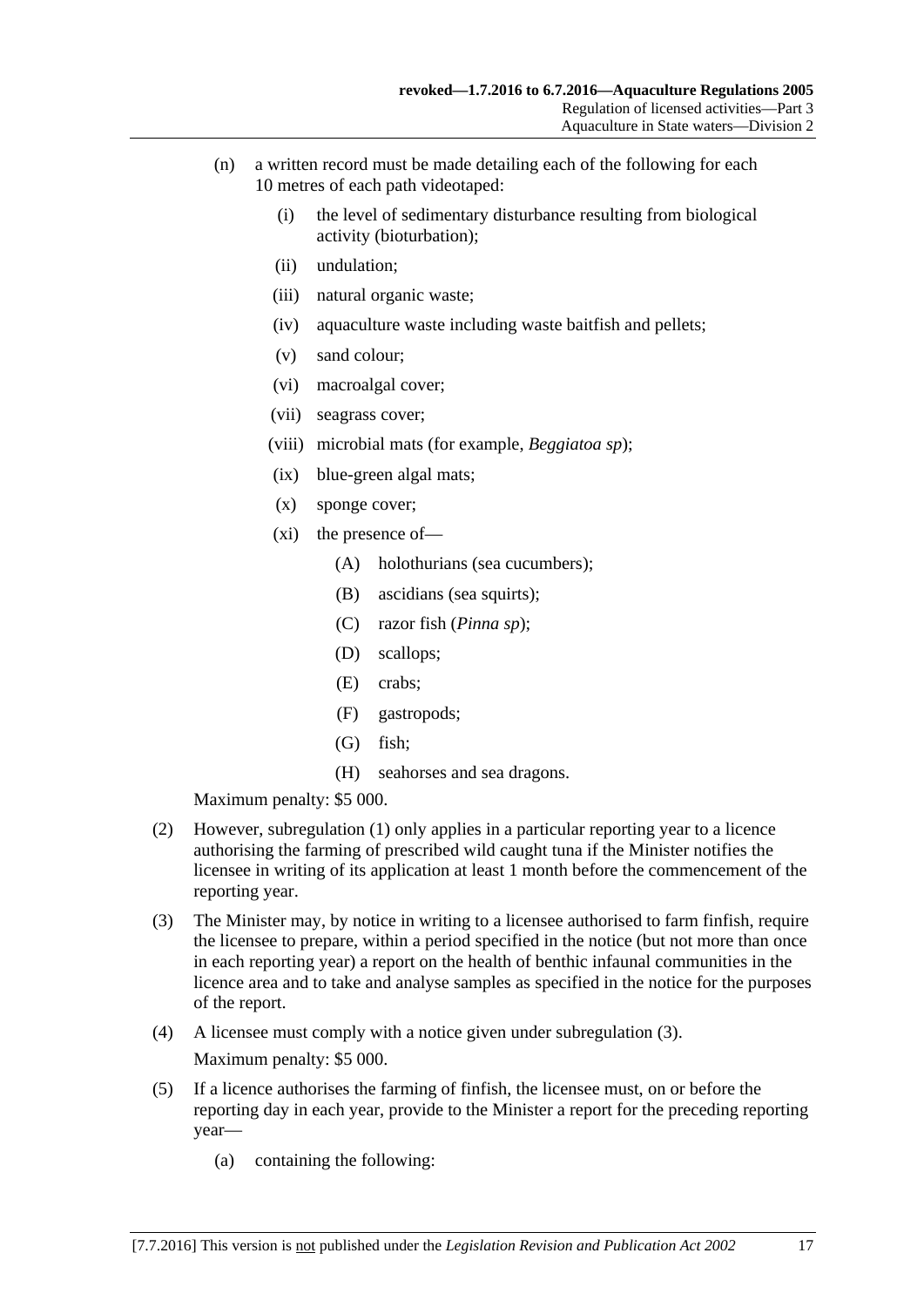- (i) a map showing—
	- (A) the boundary of the licence area; and
	- (B) the location (using WGS84 or GDA94 datum) of the corners of the licence area; and
	- (C) the location (using WGS84 or GDA94 datum) of farming structures and the number, dimensions and spacing of the structures; and
	- (D) the location (using WGS84 or GDA94 datum) of fallowed areas and the period for which the areas were fallow; and
	- (E) if the licensee is required to make a benthic assessment recording—the location (using WGS84 or GDA94 datum) of each of the underwater paths videotaped for the benthic assessment recording;
- (ii) for each month—
	- (A) an estimate of the number and biomass of finfish in the licence area; and
	- (B) the amount and type of supplemental feed used in the licence area; and
	- (C) the amount and type of chemicals (including but not limited to therapeutic or prophylactic substances, antifoulants and disinfectants) used in the licence area;
- (iii) such of the following details as are known about interaction that has occurred between large marine vertebrates and farming structures or equipment, personnel or aquaculture stock:
	- (A) the date of the interaction;
	- (B) the species of marine vertebrate involved;
	- (C) the location of the interaction;
	- (D) a description of the nature of the interaction;
- (iv) if the author of the report is not the licensee—the author's name and address; and
- (b) if the licensee is required to make a benthic assessment recording—accompanied by a copy of the benthic assessment recording made for the reporting year (in a format approved by the Minister) and the records made in conjunction with the recording; and
- (c) if the licensee is required to prepare a report on the health of the benthic infaunal communities—accompanied by a copy of the report.

Expiation fee: \$315.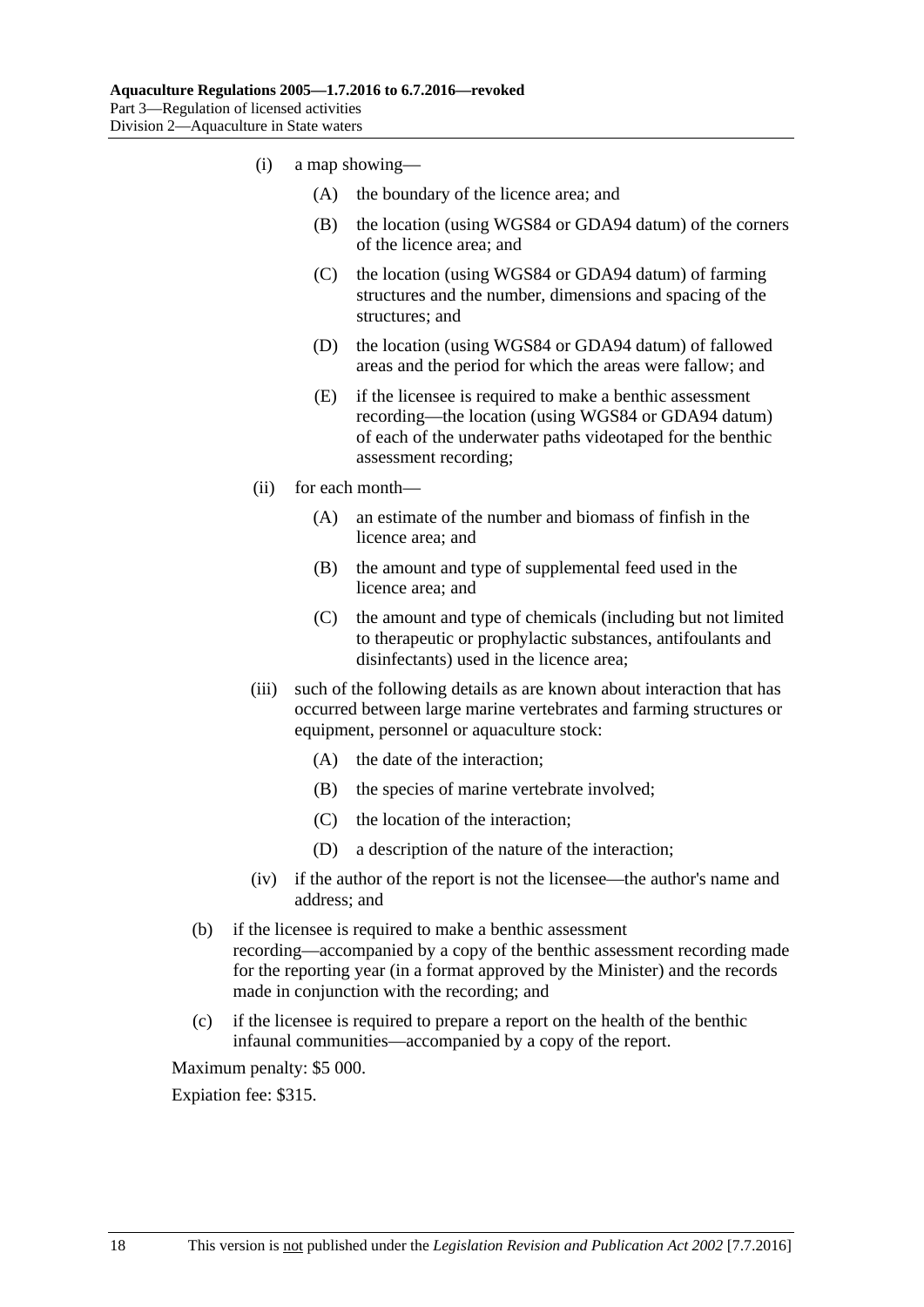#### <span id="page-18-0"></span>**25—Environmental monitoring and reporting—navigable vessels**

- <span id="page-18-1"></span>(1) If a licence authorises the carrying on of aquaculture on a navigable vessel as it operates within an area of State waters, the licensee must carry out water testing as follows:
	- (a) water samples must be collected at least 6 times per reporting year (at intervals not closer than 2 months) at approximately the same times and dates in each year;
	- (b) samples of water to be used for aquaculture on the vessel must be collected as follows:
		- (i) the samples must be representative samples of water to be used on the vessel;
		- (ii) 2 samples must be collected;
	- (c) samples of waste water discharged from the vessel must be collected as follows:
		- (i) the samples must be representative samples of water discharged from the vessel (after the water has been treated ready for discharge);
		- (ii) the samples must be of waste water resulting from the use of the water sampled under [paragraph](#page-18-1) (b);
		- (iii) if there is only 1 point at which waste water is discharged from the vessel—at least 2 samples must be collected directly from the discharge point;
		- (iv) if there is more than 1 discharge point—a sample must be collected directly from at least 2 of the discharge points;
	- (d) the samples must be tested for oxidised nitrogen (as nitrogen  $NO<sub>3</sub>+NO<sub>2</sub>$ ), ammonia (total as nitrogen  $NH_4+NH_3$ ), soluble phosphorous and total suspended solids in an accredited laboratory;
	- (e) the samples must be collected in a manner and using containers that comply with the requirements of the testing laboratory.

Maximum penalty: \$5 000.

- (2) If a licence authorises the carrying on of aquaculture on a navigable vessel as it operates within an area of State waters, the licensee must, on or before the reporting day in each year, provide to the Minister a report for the preceding reporting year—
	- (a) containing the following:
		- (i) the dates on which water samples were collected;
		- (ii) for each month—
			- (A) the amount and type of supplemental feed used in aquaculture on the vessel; and
			- (B) the amount and type of chemicals (including but not limited to therapeutic or prophylactic substances, antifoulants and disinfectants) used in aquaculture on the vessel;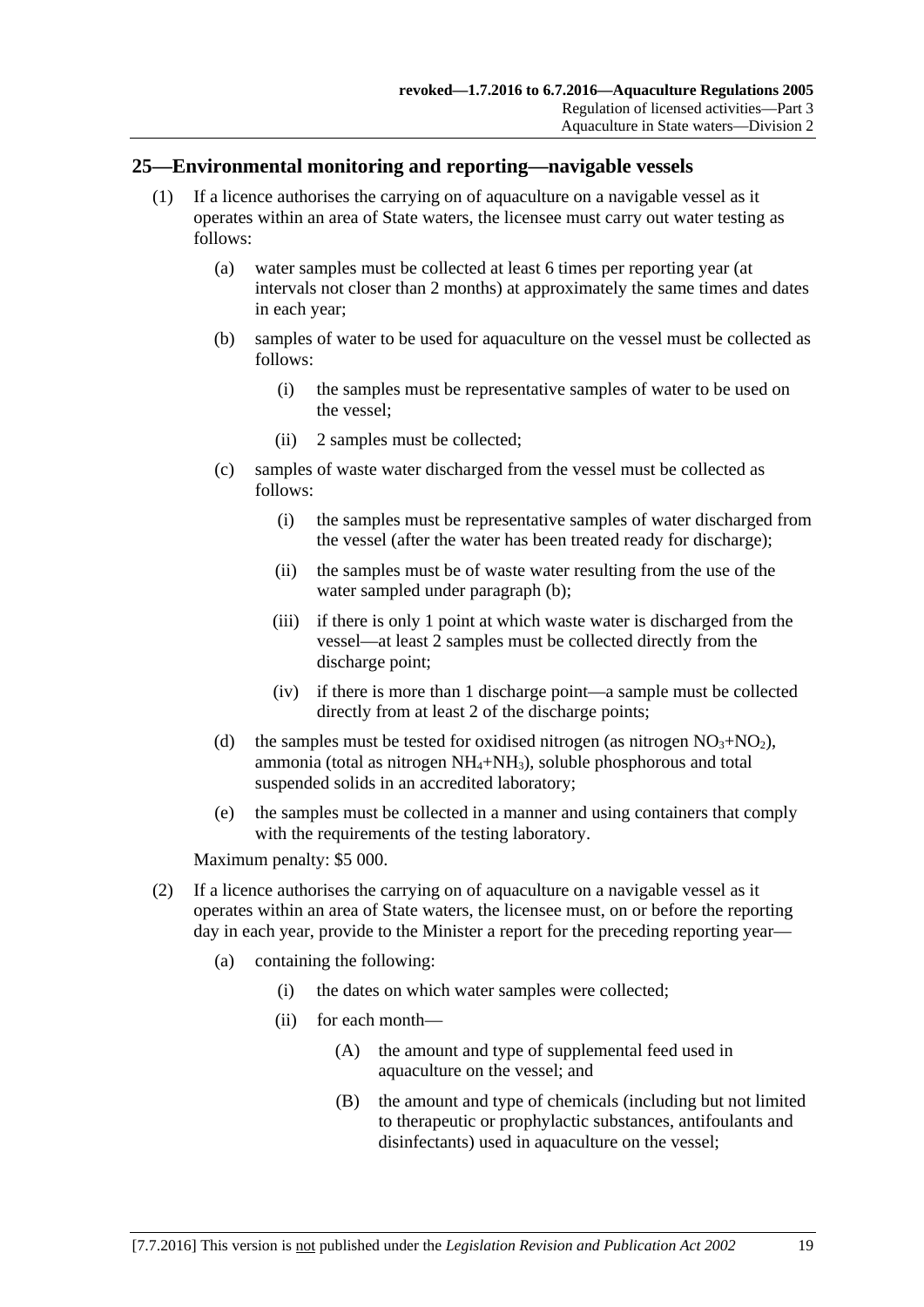- (iii) if the author of the report is not the licensee—the author's name and address; and
- (b) accompanied by a copy of the results of the testing of the water samples provided by the laboratory.

Expiation fee: \$315.

## <span id="page-19-0"></span>**Division 3—Aquaculture not in State waters**

#### <span id="page-19-1"></span>**26—Application of Division**

This Division applies to aquaculture licences authorising aquaculture in an area not comprised of State waters or State waters and adjacent land within the meaning of the *[Harbors and Navigation Act](http://www.legislation.sa.gov.au/index.aspx?action=legref&type=act&legtitle=Harbors%20and%20Navigation%20Act%201993) 1993*.

### <span id="page-19-2"></span>**27—Environmental monitoring and reporting—general**

- (1) If the licence has been classified, under [regulation](#page-25-2) 34, as a category C or category D licence, the licensee must carry out water testing as follows:
	- (a) in the case of a licence that has been classified as a category C licence—water samples must be collected at least once each reporting year at approximately the same time and date from approximately the same locations;
	- (b) in the case of a licence that has been classified as a category D licence—water samples must be collected at least 3 times per reporting year (at intervals not closer than 3 months) at approximately the same times and dates in each year from approximately the same locations;
	- (c) samples of water from the body of water from which water is obtained for aquaculture must be collected as follows:
		- (i) the samples must be representative samples of water used for aquaculture in the licence area;
		- (ii) if there is only 1 point at which waste water is discharged from the licence area—2 samples must be collected either from water located upstream of the aquaculture activity or from water that is at least 500 metres away from the discharge point;
		- (iii) if there is more than 1 discharge point—a sample must be collected from at least 2 different sites (separated from each other by at least 500 metres) either located upstream of the aquaculture activity or from water that is at least 500 metres away from a discharge point;
	- (d) samples of waste water discharged from the licence area must be collected as follows:
		- (i) the samples must be representative samples of water discharged from the licence area (if applicable, after the water has been treated ready for discharge);
		- (ii) if there is only 1 point at which waste water is discharged from the licence area—at least 2 samples must be collected at a location adjacent to or directly from the discharge point;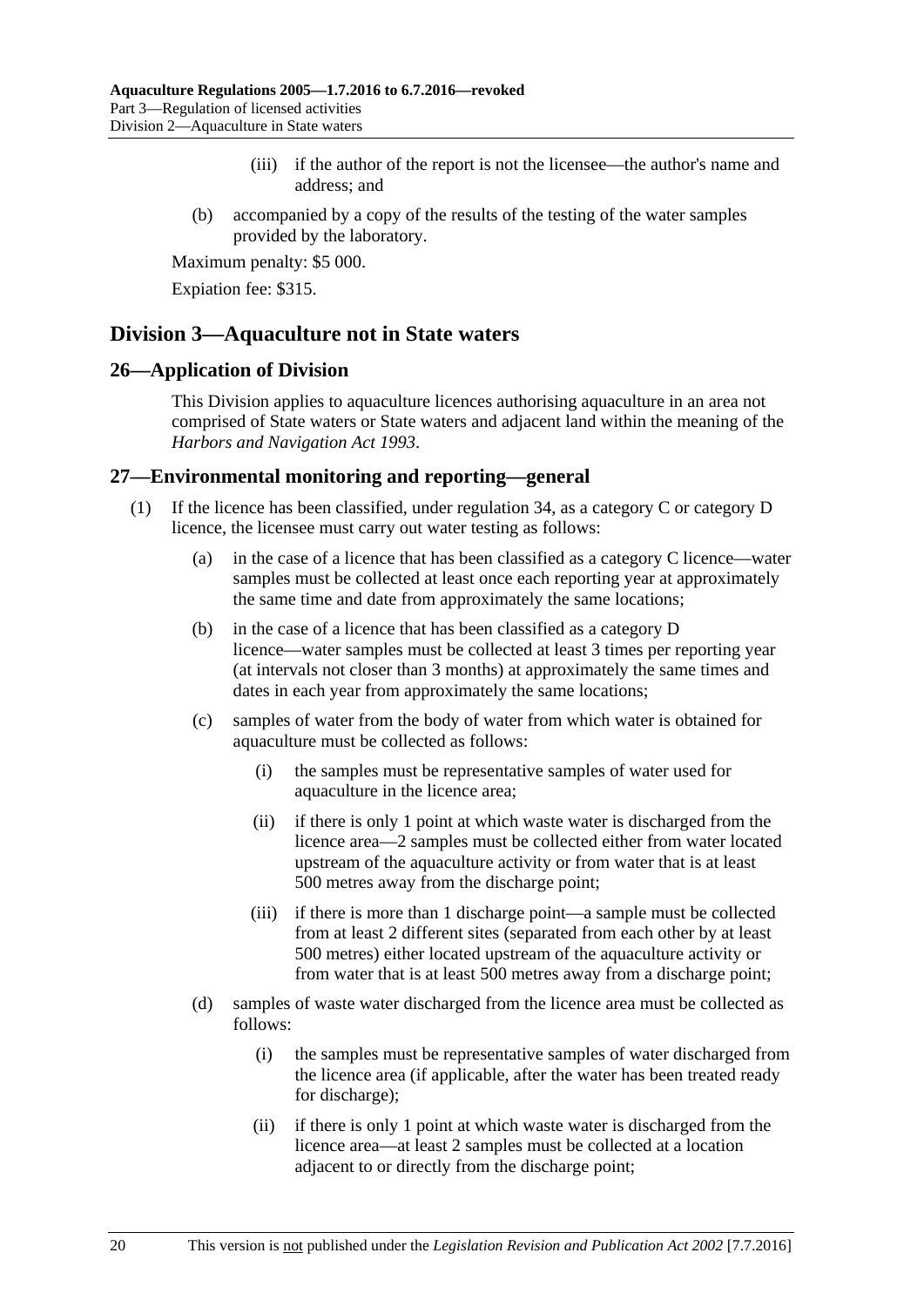- (iii) if there is more than 1 discharge point—a sample must be collected at a location adjacent to or directly from at least 2 of the discharge points;
- (e) the samples must be tested for oxidised nitrogen (as nitrogen  $NO<sub>3</sub>+NO<sub>2</sub>$ ), ammonia (total as nitrogen  $NH_4+NH_3$ ), soluble phosphorous and, except if there is a settlement pond for discharge waters, total suspended solids in an accredited laboratory;
- (f) the samples must be collected in a manner and using containers that comply with the requirements of the testing laboratory.

- (2) A licensee must, on or before the reporting day in each year, provide to the Minister a report for the preceding reporting year—
	- (a) containing the following:
		- (i) a map showing the location relative to land holding boundaries of the following:
			- (A) farming structures (and also showing the number and dimensions of the structures);
			- (B) intake and discharge pipes used in the course of carrying on aquaculture;
			- (C) sheds or other structures used in the course of carrying on aquaculture;
			- (D) bodies of water in the vicinity that have the potential to be affected by the aquaculture;
			- (E) if the licensee is required to carry out water testing—the places at which water samples were collected;
		- (ii) in respect of water used in the course of aquaculture—
			- (A) a description of where and how the water has been sourced; and
			- (B) a statement of whether the water was fresh, brackish or saline; and
			- (C) for each month—the volume in litres of water used;
		- (iii) in respect of water discharged from farming structures—
			- (A) a description of where and how the water has been discharged (including details of bodies of water to which it has been discharged); and
			- (B) a statement of whether the water has been treated before discharge and, if it has, a statement of how the water has been treated; and
			- (C) for each month—the volume in litres of water discharged;
		- (iv) if the licensee is required to carry out water testing—the dates on which water samples were collected;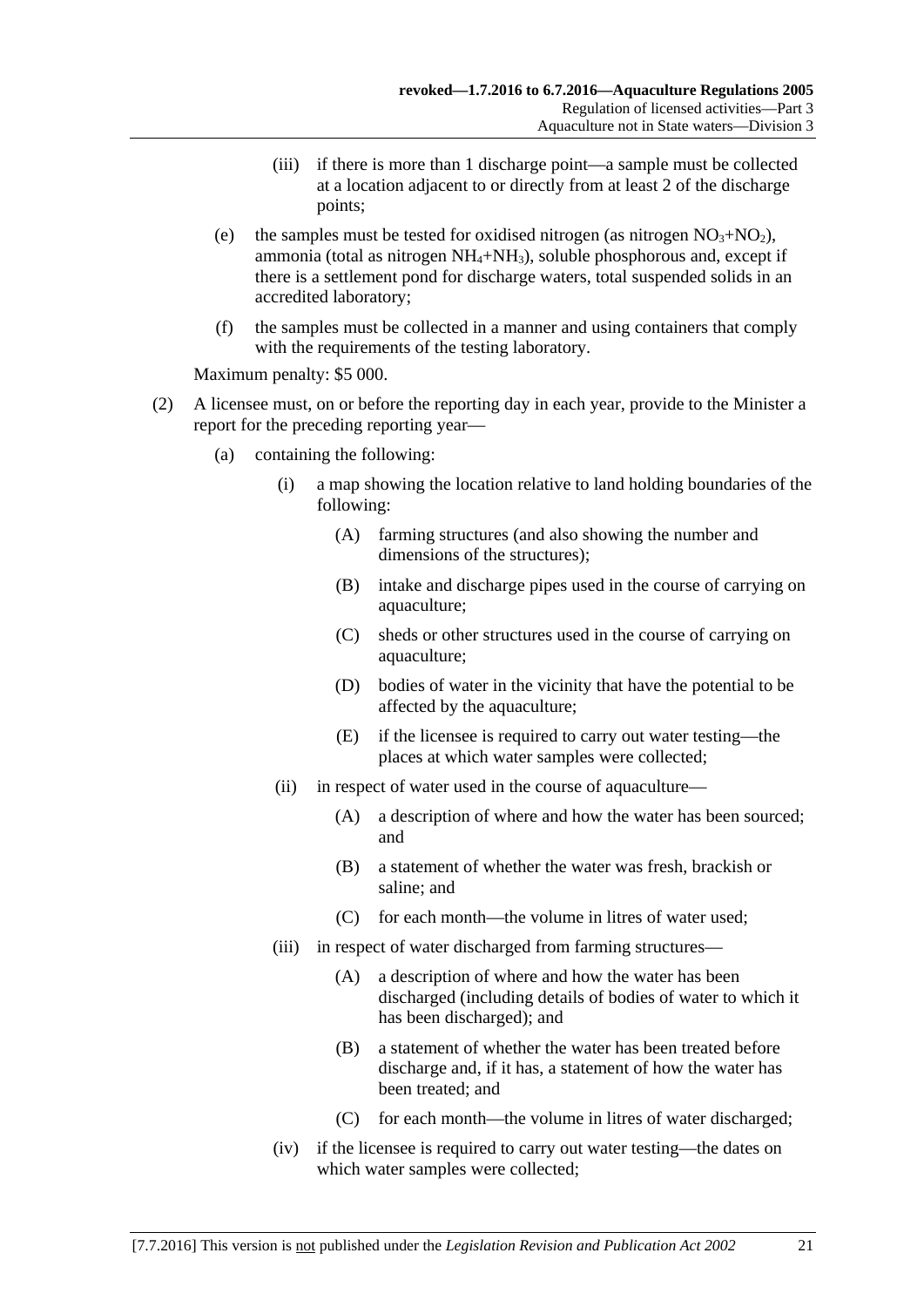- (v) for each month—
	- (A) the amount and type of supplemental feed used in connection with each farming structure in the licence area; and
	- (B) the amount and type of chemicals (including but not limited to therapeutic or prophylactic substances, antifoulants and disinfectants) used in the licence area;
- (vi) if the author of the report is not the licensee—the author's name and address; and
- (b) if the licensee is required to carry out water testing—accompanied by a copy of the results of the testing of the water samples provided by the laboratory.

Expiation fee: \$315.

## <span id="page-21-0"></span>**28—Environmental monitoring and reporting—live organisms reared during transport**

- (1) If a licence authorises the use of a farming structure designed to be transported by road or rail, the licensee must carry out water testing as follows:
	- (a) water samples must be collected at least 3 times per reporting year (at intervals not closer than 3 months) at approximately the same times and dates in each year;
	- (b) samples of waste water discharged from the structure must be collected as follows:
		- (i) the samples must be representative samples of water discharged from the structure;
		- (ii) if there is only 1 point at which waste water is discharged from the structure—at least 2 samples must be collected directly from the discharge point;
		- (iii) if there is more than 1 discharge point—a sample must be collected directly from at least 2 of the discharge points;
	- (c) the samples must be tested for oxidised nitrogen (as nitrogen  $NO<sub>3</sub>+NO<sub>2</sub>$ ), ammonia (total as nitrogen  $NH_4+NH_3$ ), soluble phosphorous and total suspended solids in an accredited laboratory;
	- (d) the samples must be collected in a manner and using containers that comply with the requirements of the testing laboratory.

Maximum penalty: \$5 000.

- (2) If a licence authorises the use of a farming structure designed to be transported by road or rail, the licensee must, on or before the reporting day in each year, provide to the Minister a report for the preceding reporting year—
	- (a) containing the following:
		- (i) the dates on which water samples were collected;
		- (ii) for each month—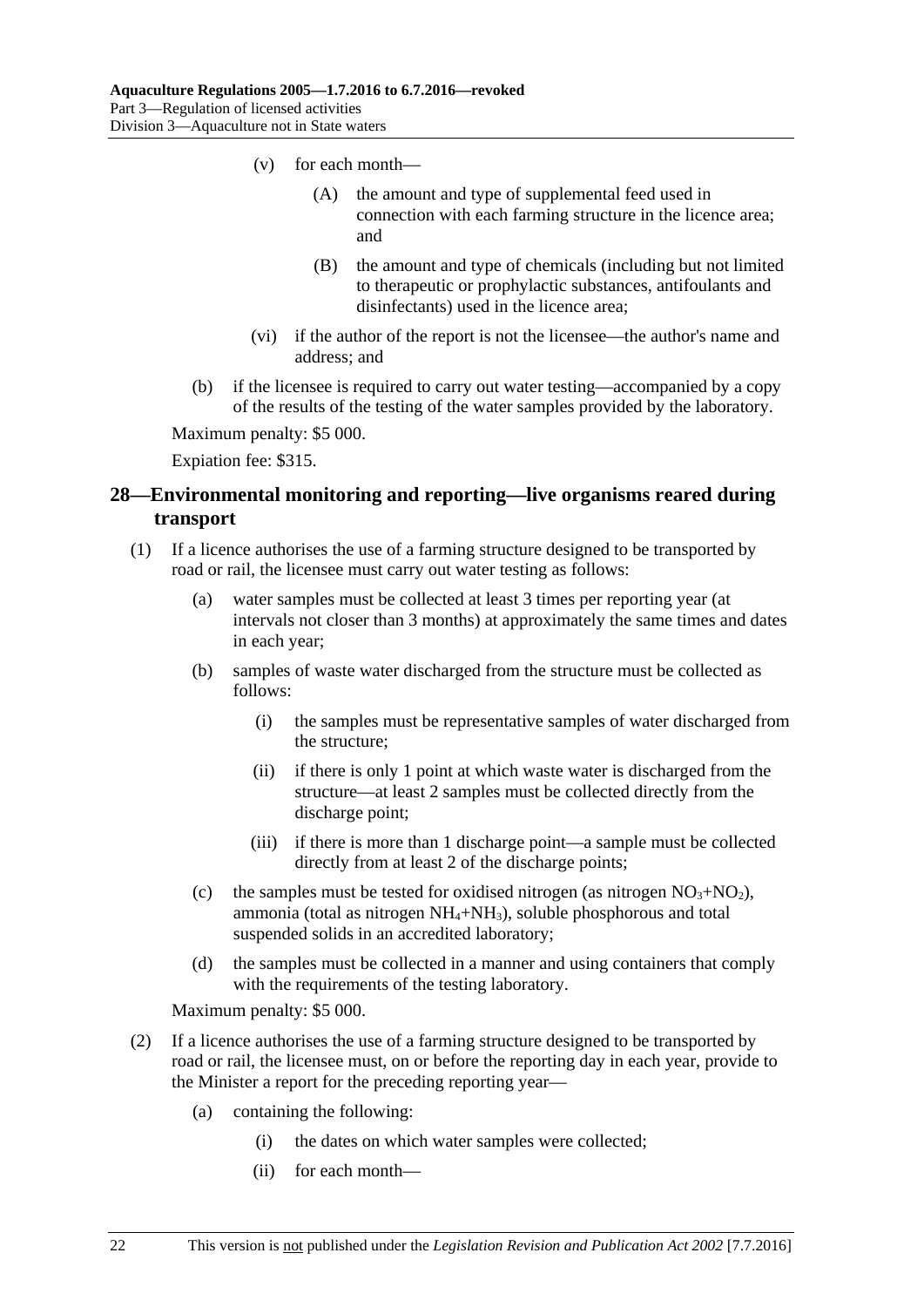- (A) the amount and type of supplemental feed used in the structure; and
- (B) the amount and type of chemicals (including but not limited to therapeutic or prophylactic substances, antifoulants and disinfectants) used in the structure;
- (iii) if the author of the report is not the licensee—the author's name and address; and
- (b) accompanied by a copy of the results of the testing of the water samples provided by the laboratory.

Expiation fee: \$315.

## <span id="page-22-0"></span>**Part 4—Division and amalgamation of lease areas and licence areas**

### <span id="page-22-1"></span>**29—Division of production lease area**

- (1) The Minister may, on application by the holder of a production lease for division of the lease area into separate production lease areas—
	- (a) substitute the original lease with leases of the same kind over the separate lease areas; and
	- (b) substitute the corresponding licences relating to the original lease with corresponding licences relating to the substituted leases.
- (2) The following rules apply to the substitution of leases and corresponding licences under this regulation:
	- (a) there must be no change in the persons holding a lease or corresponding licence;
	- (b) the terms of the substituted leases must be for the balance of the term of the original lease;
	- (c) the lease areas of the substituted leases must together make up the lease area of the original lease;
	- (d) the area in which a licensee is authorised to carry on aquaculture must not be altered;
	- (e) the conditions of a substituted lease or corresponding licence must be the same as the conditions of the original lease or corresponding licence, except for conditions designating a lease area or licence area, conditions relating to marking out the boundaries of a lease area or licence area or conditions relating a licence to a lease.
- (3) An application for division of a lease area into separate lease areas—
	- (a) must be made to the Minister in the manner and form required by the Minister; and
	- (b) must be accompanied by a plan delineating—
		- (i) the lease area of the original lease; and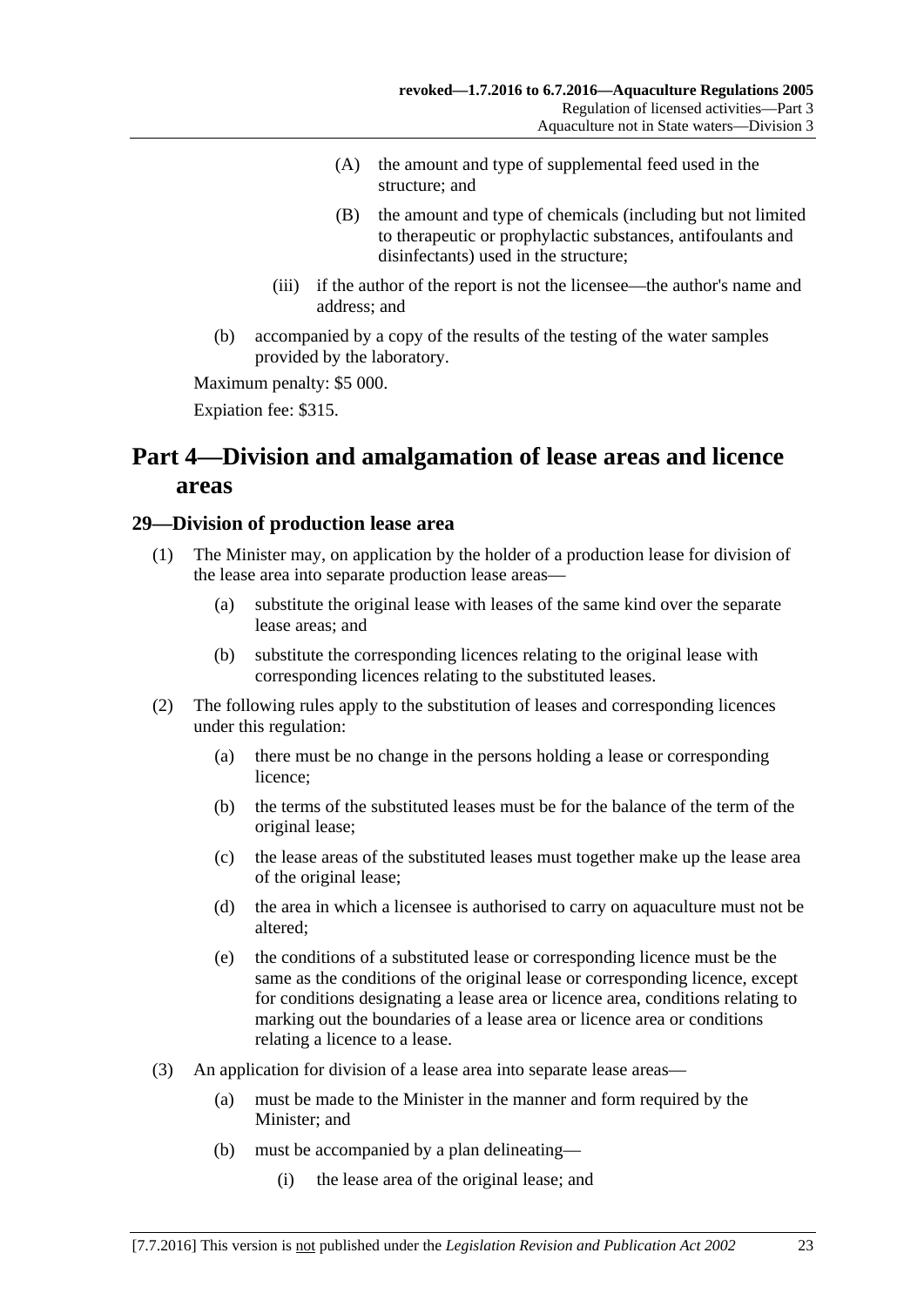- (ii) the licence areas of the corresponding licences relating to the original lease; and
- (iii) the separate lease areas into which the original lease area is to be divided; and
- (iv) the licence areas of the corresponding licences that are to relate to the substituted leases over the separate lease areas; and
- (c) if the public register includes a notation that a specified person has an interest in the original lease—must be accompanied by evidence that the person consents to the division; and
- (d) must be accompanied by the fee set out in [Schedule](#page-28-1) 1.
- (4) While a licensee continues to hold a number of corresponding licences over adjoining licence areas as a result of the substitution of the licences under this regulation, the licences will, for the purposes of these regulations, be treated as a single licence held by the licensee over the aggregate of the adjoining licence areas.

#### <span id="page-23-0"></span>**30—Amalgamation of production lease areas**

- (1) The Minister may, on application by the holder of 2 or more production leases for amalgamation of the lease areas into a single production lease area, substitute the original leases with a production lease over the amalgamated lease area.
- (2) The following rules apply to the substitution of leases under this regulation:
	- (a) the holder of each original lease must be the same person;
	- (b) the substitution must not involve a change in the lessee;
	- (c) the original leases must be of the same class;
	- (d) the substitution must not involve a change in the class of lease;
	- (e) the term of the substituted lease must be for the aggregate of the balance of the terms of the original leases, divided by the number of original leases;
	- (f) the lease areas of the original leases must be adjoining;
	- (g) the lease area of the substituted lease must be the aggregate of the lease areas of the original leases;
	- (h) the substituted lease area must not have more than 6 corners except in exceptional circumstances approved by the Minister;
	- (i) the conditions of the substituted lease must be the same as the conditions of the original leases, except for conditions designating a lease area or conditions relating to marking out the boundaries of a lease area.
- (3) An application for amalgamation of lease areas—
	- (a) must be made to the Minister in the manner and form required by the Minister; and
	- (b) must be accompanied by a plan delineating—
		- (i) the lease areas of the original leases; and
		- (ii) the licence areas of the corresponding licences relating to the original leases; and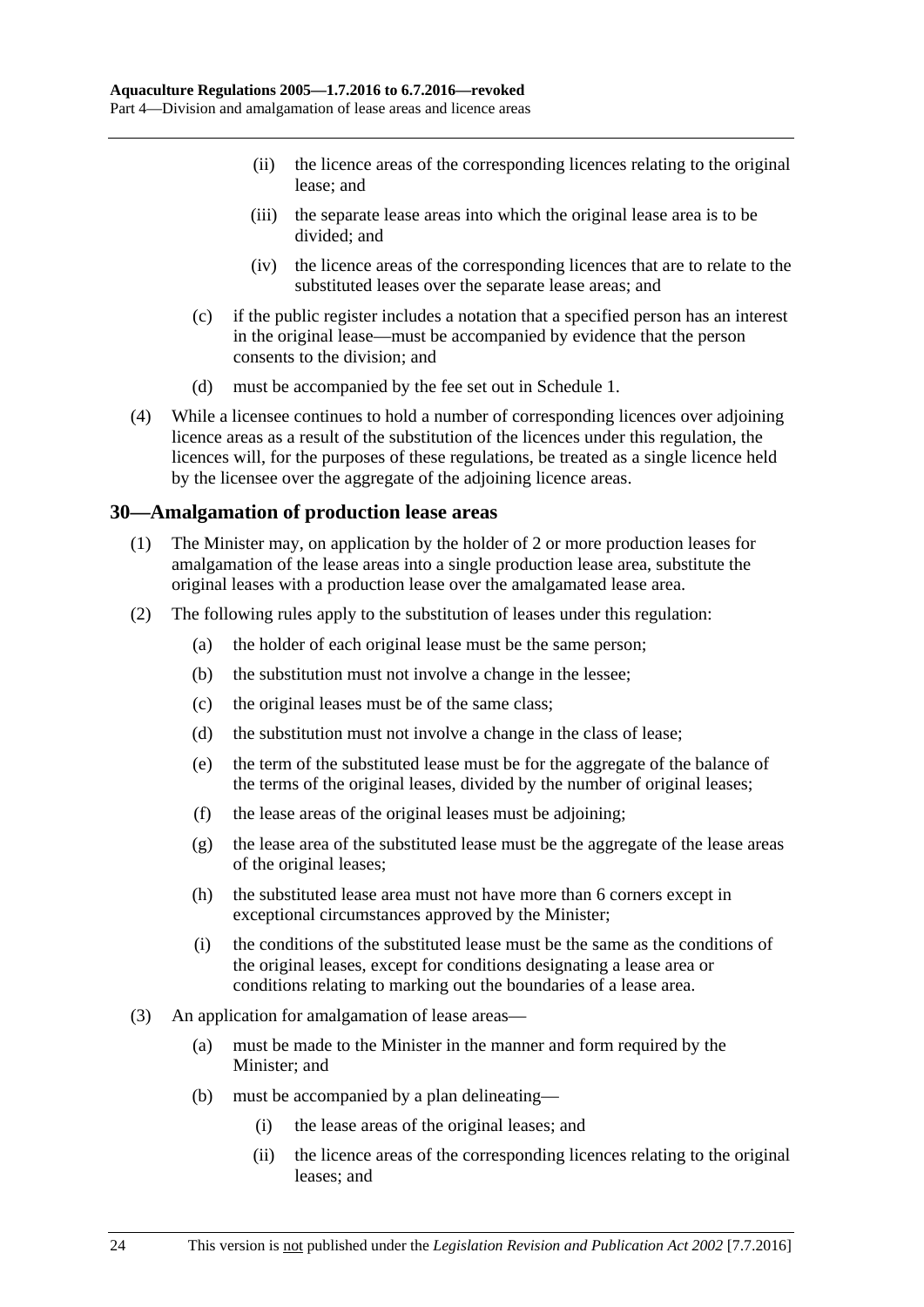- (iii) the lease area to be substituted; and
- (iv) the licence areas of the corresponding licences that are to relate to the substituted lease; and
- (c) if the public register includes a notation that a specified person has an interest in the original leases—must be accompanied by evidence that the person consents to the amalgamation; and
- (d) must be accompanied by the fee set out in [Schedule](#page-28-1) 1.

#### <span id="page-24-0"></span>**31—Division of licence area**

- (1) The Minister may, on application by the holder of an aquaculture licence for division of the licence area into separate licence areas, substitute the original licence with licences over the separate licence areas.
- (2) The following rules apply to the substitution of licences under this regulation:
	- (a) there must be no change in the persons holding a licence;
	- (b) the terms of the substituted licences must be for the balance of the term of the original licence;
	- (c) the licence areas of the substituted licences must together make up the licence area of the original licence;
	- (d) the conditions of a substituted licence must be the same as the conditions of the original licence, except for conditions designating a licence area or conditions relating to marking out the boundaries of a licence area.
- (3) An application for division of a licence area into separate licence areas—
	- (a) must be made to the Minister in the manner and form required by the Minister; and
	- (b) must be accompanied by a plan delineating—
		- (i) the licence area of the original licence; and
		- (ii) the separate licence areas into which the original licence area is to be divided; and
	- (c) if the public register includes a notation that a specified person has an interest in the original licence—must be accompanied by evidence that the person consents to the division; and
	- (d) must be accompanied by the fee set out in [Schedule](#page-28-1) 1.

#### <span id="page-24-1"></span>**32—Amalgamation of licence areas**

- (1) The Minister may, on application by the holder of 2 or more aquaculture licences for amalgamation of the licence areas into a single licence area (whether or not in connection with an application under regulation 30), substitute the original licences with a licence over the licence area.
- (2) The following rules apply to the substitution of licences under this regulation:
	- (a) the holder of each original licence must be the same person;
	- (b) the substitution must not involve a change in the licensee;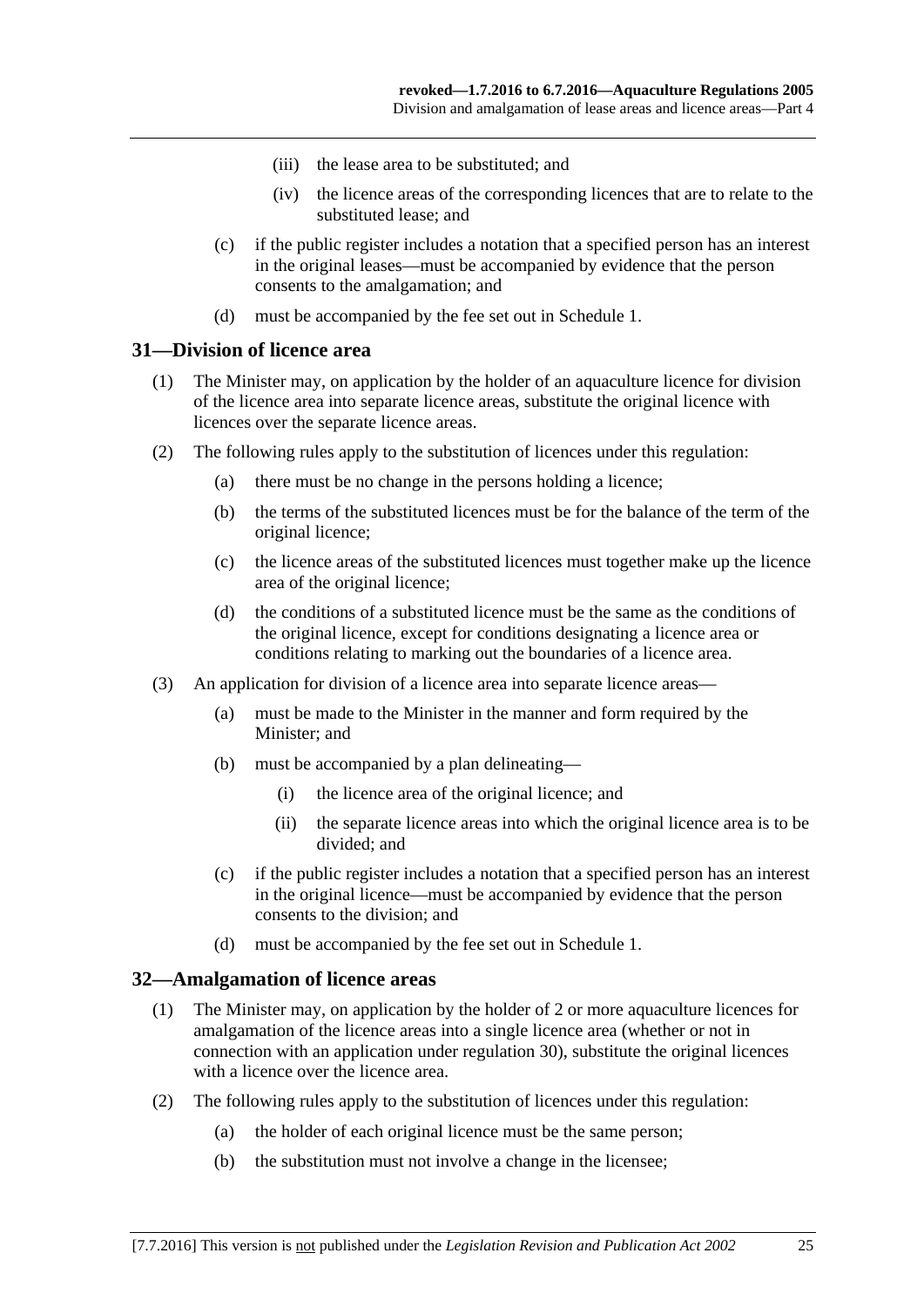- (c) the original licences must be of the same class;
- (d) the substitution must not involve a change in the class of licence;
- (e) the term of the substituted licence must be—
	- (i) in the case of a corresponding licence—co-extensive with the term of the lease; or
	- (ii) in any other case—for the aggregate of the balance of the terms of the original licences, divided by the number of original licences;
- (f) the licence area of the substituted licence must be the aggregate of the licence areas of the original licences;
- (g) the conditions of the substituted licence must be the same as the conditions of the original licences, except for conditions designating a licence area or conditions relating to marking out the boundaries of a licence area.
- (3) An application for amalgamation of licence areas into a single licence area—
	- (a) must be made to the Minister in the manner and form required by the Minister; and
	- (b) must be accompanied by a plan delineating—
		- (i) the licence areas of the original licences; and
		- (ii) the single licence area into which the original licence areas are to be amalgamated; and
	- (c) if the public register includes a notation that a specified person has an interest in the original licences—must be accompanied by evidence that the person consents to the amalgamation; and
	- (d) must be accompanied by the fee set out in [Schedule](#page-28-1) 1.

### <span id="page-25-0"></span>**33—Minister may require further information**

An applicant under this Part must provide the Minister with any information required by the Minister in connection with the determination of the application, verified, if the Minister so requires, by statutory declaration.

## <span id="page-25-1"></span>**Part 5—Miscellaneous**

### <span id="page-25-3"></span><span id="page-25-2"></span>**34—Classification of licences and variations of licence conditions**

For the purposes of [Schedule](#page-28-1) 1—

- (a) a licence (other than a corresponding licence) is to be classified by the Minister as a category A, category B, category C or category D licence by reference to the Minister's reasonable assumptions as to the level of effort involved in the administration and enforcement of the Act and these regulations in relation to the aquaculture authorised by the licence (with category A representing the least effort and category D the greatest), having regard to the following:
	- (i) the scale and intensity of farming to be carried on under the licence;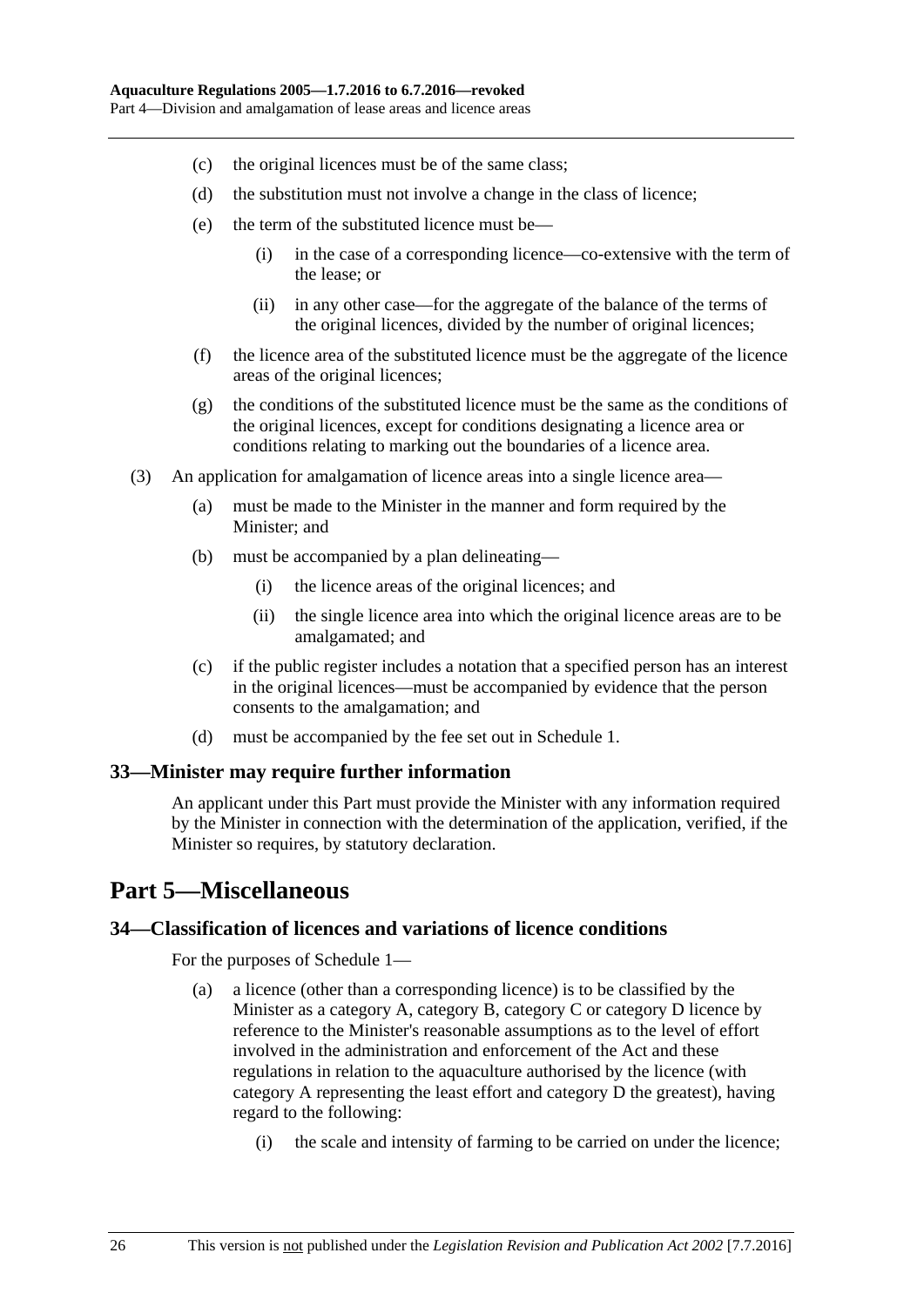- (ii) any discharge of water from the licence area and the treatment of that water prior to discharge;
- (iii) whether or not the species to be farmed are native to the locality of the licence area;
- (iv) the susceptibility of the species to be farmed to notifiable disease within the meaning of the *[Livestock Act](http://www.legislation.sa.gov.au/index.aspx?action=legref&type=act&legtitle=Livestock%20Act%201997) 1997*;
- (v) any other matters considered relevant by the Minister; and
- (b) the Minister may vary the classification of a licence by written notice to the licensee; and
- (c) the Minister must classify each variation of licence conditions as a simple, standard or complex variation having regard to the extent to which the variation involves factors affecting the ecological sustainability of aquaculture authorised by the licence, including—
	- (i) whether the variation involves any of the following:
		- (A) a change in the species to be farmed;
		- (B) an increase in the scale or intensity of farming;
		- (C) a change in the type of farming structures or method used;
		- (D) a change that will require reclassification of the licence as a category A, category B, category C or category D licence; and
	- (ii) in addition, in the case of a corresponding licence, a consideration of the following:
		- (A) whether the licence area is in an aquaculture zone (where risks affecting ecological sustainability have been more generally assessed);
		- (B) whether the licence area has previously been farmed;
		- (C) whether the licence area is being varied.

#### <span id="page-26-0"></span>**35—Fee payable on grant of aquaculture licence**

A person who applies for an aquaculture licence must, before the licence is granted, pay to the Minister a fee of an amount calculated by multiplying—

- (a) the annual fee that would have been payable by the person (under [regulation](#page-26-1) 36) had the person held the licence at the last date for payment of the annual fee; and
- (b) the proportion that the number of whole months between the grant of the licence and the next 30 June bears to 12 months.

#### <span id="page-26-1"></span>**36—Annual fees for licences**

(1) The annual fee payable under section 53(1) of the Act for an aquaculture licence is as set out in [Schedule](#page-28-1) 1.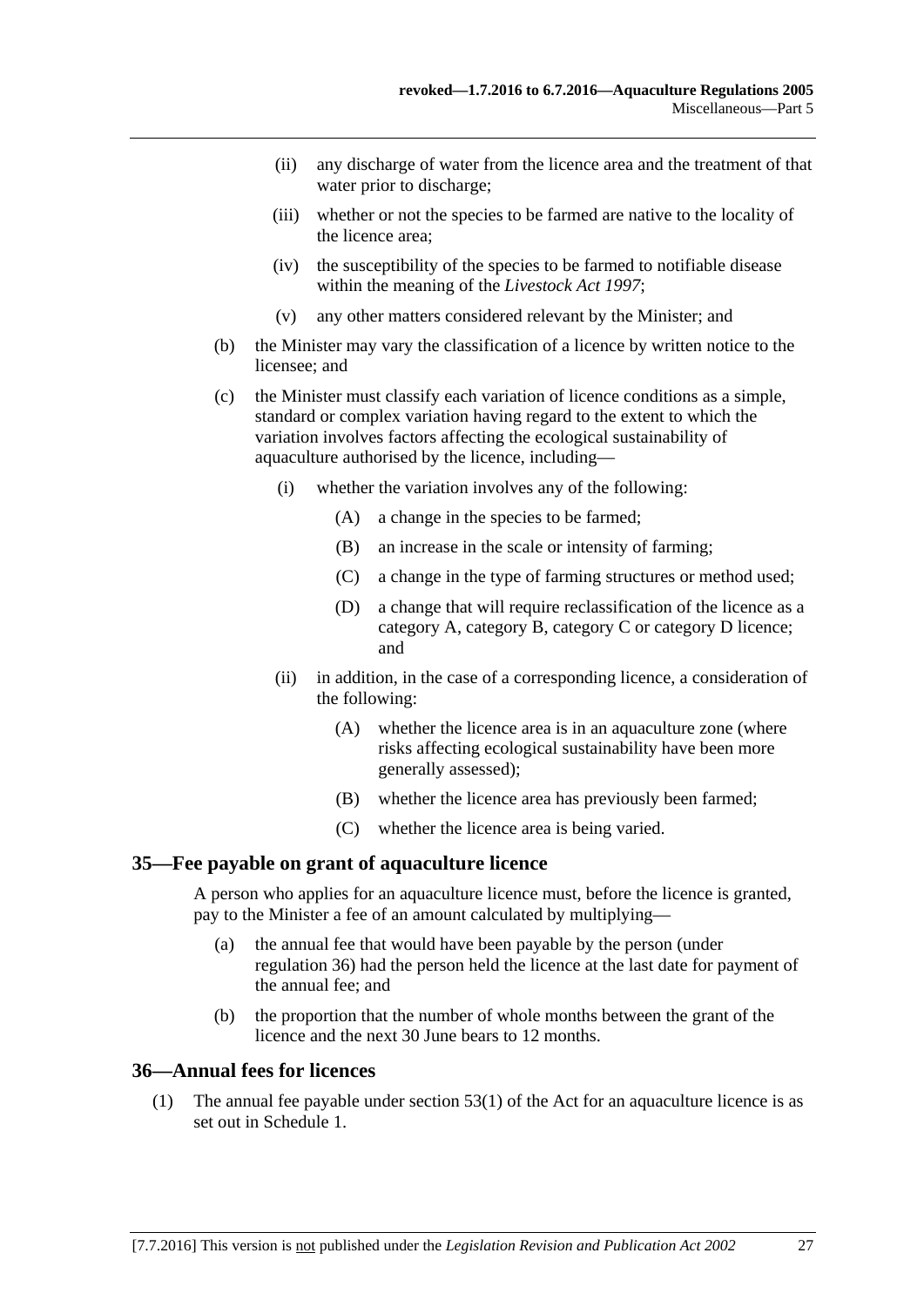- (2) If more than 1 fee amount set out in [Schedule](#page-28-1) 1 applies to a corresponding licence, only a single fee amount (being the higher or highest of those amounts) will be payable as the annual fee.
- (3) The Minister may enter into an arrangement with the holder of an aquaculture licence for payment of an annual fee by instalments.
- (4) For the purposes of section 53(2) of the Act, the penalty for failure to pay an annual fee is—
	- (a) if the holder of the licence has entered into an arrangement with the Minister for the payment of an annual fee in instalments—10% of the aggregate of the unpaid instalments for each month (or part of a month) for which the default continues; or
	- (b) in any other case—10% of the annual fee for each month (or part of a month) for which the default continues.

#### <span id="page-27-0"></span>**37—Further fees**

Further fees are payable for the purposes of the Act as set out in [Schedule](#page-28-1) 1.

#### <span id="page-27-1"></span>**38—Waiver or refund of fees**

- (1) The Minister may waive or refund a fee (or part of a fee) payable under the Act or these regulations if satisfied that it is appropriate to do so in a particular case.
- (2) The amount of an application fee in [Schedule](#page-28-1) 1 comprising an advertising component must be refunded to the extent that it is not used for advertising in respect of the application.

### <span id="page-27-2"></span>**39—Recovery of fees**

A fee payable to the Minister under the Act or these regulations may be recovered by the Minister by action in a court of competent jurisdiction as a debt due to the Minister.

### <span id="page-27-3"></span>**40—Defects in applications**

- (1) The Minister may request an applicant to remedy a defect or deficiency in an application or accompanying document or information required by or under the Act or these regulations.
- (2) The Minister may, in connection with an application under the Act or these regulations relating to a lease or licence (other than an application for the grant of a lease or licence), request the applicant—
	- (a) to pay any outstanding fee or other amount payable under the Act or these regulations by the applicant in respect of the lease or licence; or
	- (b) to provide any outstanding report, return or other information required to be provided under the Act or these regulations by the applicant in respect of the lease or licence.
- (3) If an applicant in relation to whom a request has been made under this regulation fails to comply with the request within 3 months, the Minister may refuse the application.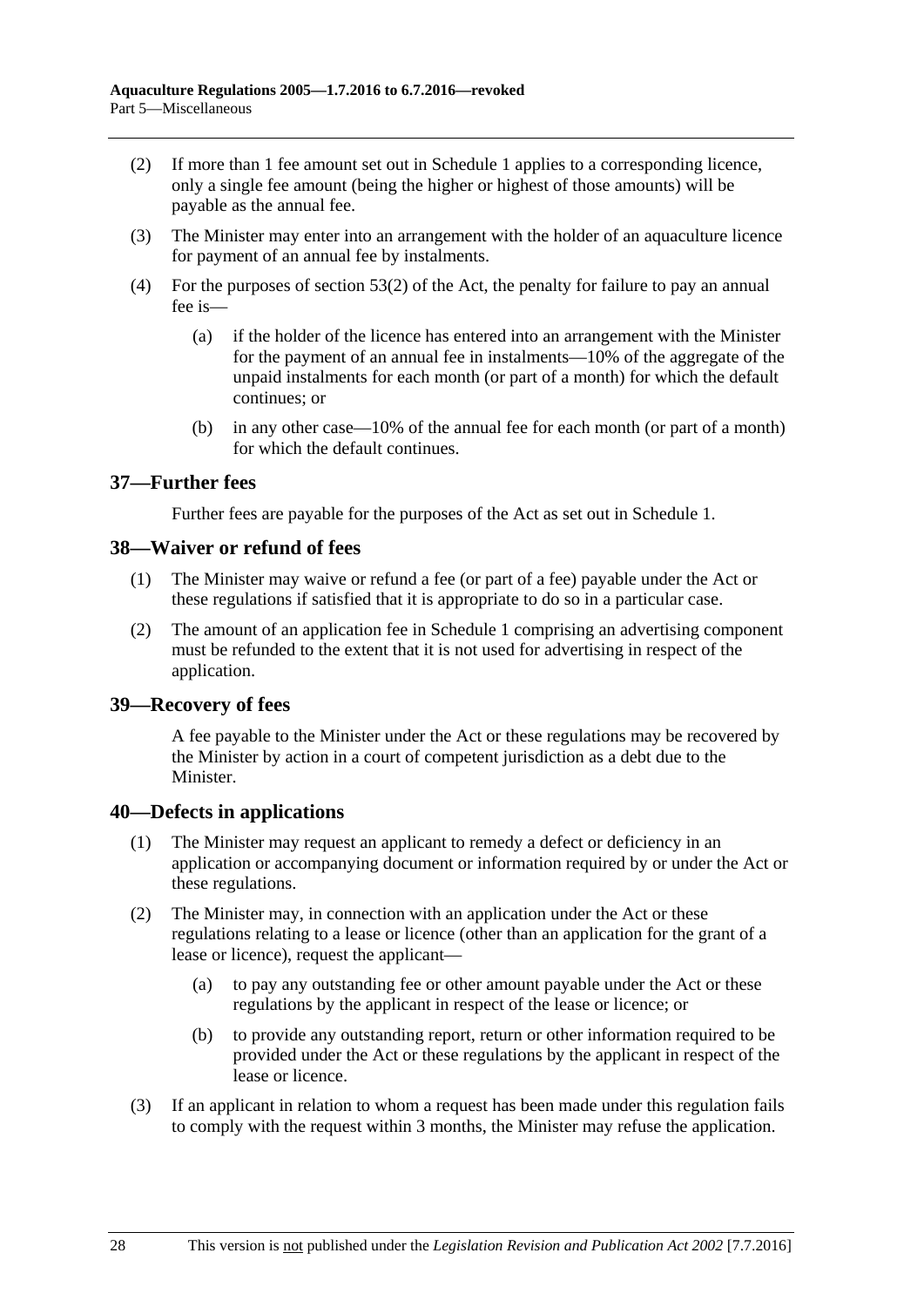## <span id="page-28-0"></span>**41—Exemptions**

Section 17 of the Act does not apply to aquaculture carried on through the South Australian Research and Development Institute.

## <span id="page-28-1"></span>**Schedule 1—Fees**

#### **Fees relating to aquaculture leases**

| $\mathbf{1}$                                                                                                            | Application fee for variation of an aquaculture lease or its conditions<br>(section $25A(5)$ of Act)— |                                                                                                                             |                                                                                                                                             |          |  |
|-------------------------------------------------------------------------------------------------------------------------|-------------------------------------------------------------------------------------------------------|-----------------------------------------------------------------------------------------------------------------------------|---------------------------------------------------------------------------------------------------------------------------------------------|----------|--|
|                                                                                                                         | (a)                                                                                                   |                                                                                                                             | for a variation consisting of or involving—                                                                                                 |          |  |
|                                                                                                                         |                                                                                                       | (i)                                                                                                                         | the substitution of the lease area (within or outside of an aquaculture<br>zone) where at least 80% of the lease area will remain the same— |          |  |
|                                                                                                                         |                                                                                                       |                                                                                                                             | if the corresponding licence relating to the lease authorises the<br>(A)<br>farming of prescribed wild caught tuna                          | \$2 343  |  |
|                                                                                                                         |                                                                                                       | (B)                                                                                                                         | in any other case                                                                                                                           | \$3 1 19 |  |
|                                                                                                                         |                                                                                                       | (ii)                                                                                                                        | the substitution of the lease area within an aquaculture zone (other<br>than a variation of a kind referred to in subparagraph (i))-        |          |  |
|                                                                                                                         |                                                                                                       |                                                                                                                             | (A)<br>if the farming of prescribed wild caught tuna is a permitted<br>class of aquaculture in the zone                                     | \$2713   |  |
|                                                                                                                         |                                                                                                       | (B)                                                                                                                         | in any other case                                                                                                                           | \$3871   |  |
|                                                                                                                         |                                                                                                       | (iii)                                                                                                                       | the substitution of the lease area outside of an aquaculture zone<br>(other than a variation of a kind referred to in subparagraph (i))     | \$4 642  |  |
|                                                                                                                         | (b)                                                                                                   |                                                                                                                             | for a variation of any other kind                                                                                                           | \$819    |  |
| 2                                                                                                                       |                                                                                                       |                                                                                                                             | Application fee for consent to transfer a production lease (section 39(2) of Act)—                                                          |          |  |
|                                                                                                                         | (a)                                                                                                   |                                                                                                                             | for the transfer of 1 lease                                                                                                                 | \$716    |  |
|                                                                                                                         | (b)                                                                                                   |                                                                                                                             | for the transfer of each additional lease if the parties involved in the<br>transfer are the same as for the first transfer                 | \$607    |  |
| 3                                                                                                                       |                                                                                                       | Application fee for division of a production lease area into separate lease areas<br>\$1002<br>(regulation 29)              |                                                                                                                                             |          |  |
| 4                                                                                                                       |                                                                                                       | Application fee for amalgamation of 2 or more production lease areas into a single<br>\$1 230<br>lease area (regulation 30) |                                                                                                                                             |          |  |
|                                                                                                                         |                                                                                                       |                                                                                                                             | Fees relating to aquaculture licences                                                                                                       |          |  |
| 5                                                                                                                       | Application fee for a corresponding licence (section 22(2d) of Act)—                                  |                                                                                                                             |                                                                                                                                             |          |  |
| in the case of a corresponding licence authorising activities other than<br>(a)<br>research within an aquaculture zone- |                                                                                                       |                                                                                                                             |                                                                                                                                             |          |  |
|                                                                                                                         |                                                                                                       | (i)                                                                                                                         | administrative component                                                                                                                    | \$2 360  |  |
|                                                                                                                         |                                                                                                       | (ii)                                                                                                                        | advertising component                                                                                                                       | \$1478   |  |
|                                                                                                                         | (b)                                                                                                   |                                                                                                                             | in the case of a corresponding licence authorising research within an<br>aquaculture zone-                                                  |          |  |
|                                                                                                                         |                                                                                                       | (i)                                                                                                                         | administrative component                                                                                                                    | \$3632   |  |
|                                                                                                                         |                                                                                                       | (ii)                                                                                                                        | advertising component                                                                                                                       | \$1478   |  |
|                                                                                                                         | (c)                                                                                                   |                                                                                                                             | in the case of any corresponding licence outside of an aquaculture zone—                                                                    |          |  |
|                                                                                                                         |                                                                                                       | (i)                                                                                                                         | administrative component                                                                                                                    | \$3632   |  |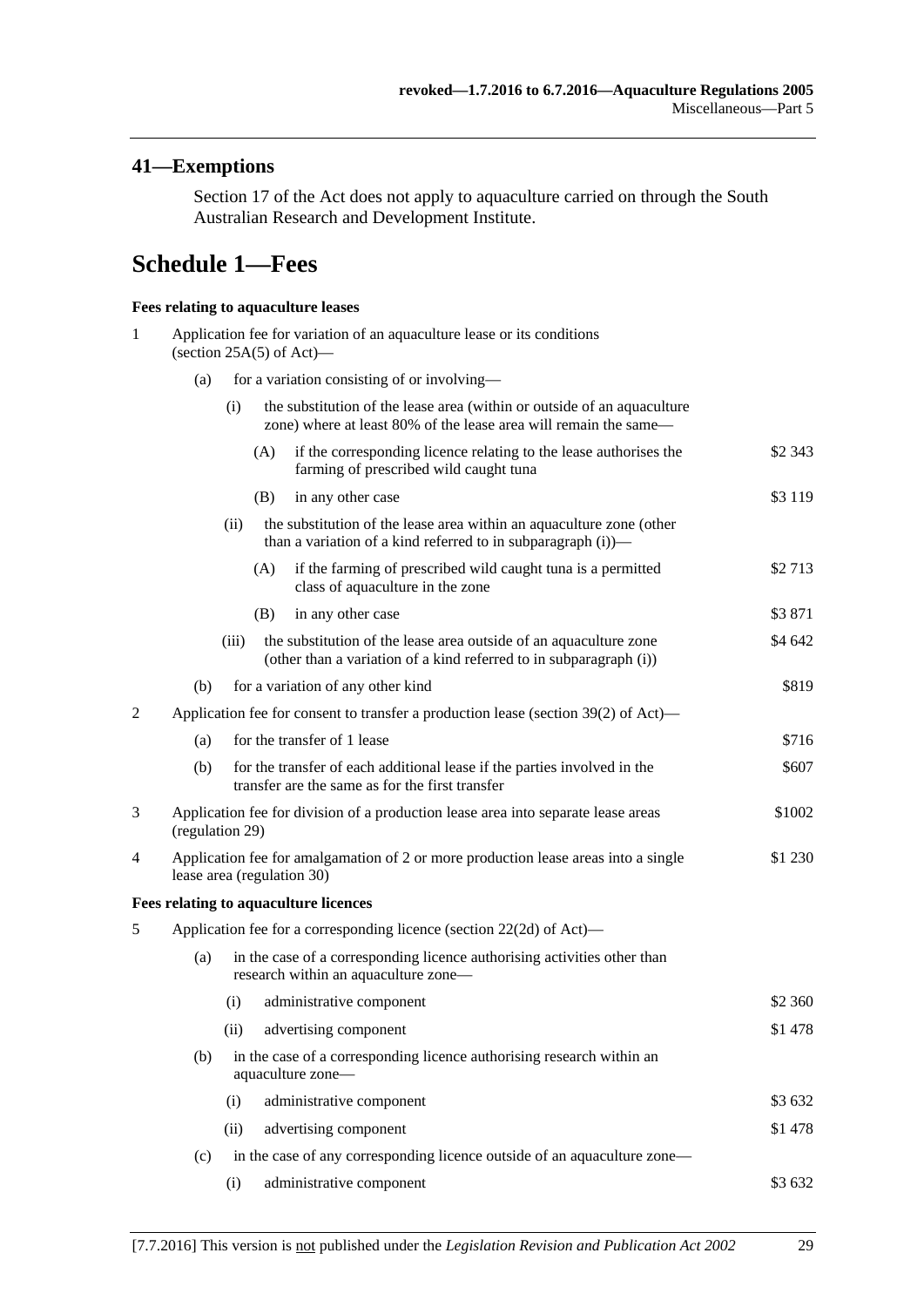|   |                                                                                              | (ii)                                                                                                              | advertising component                                                                                                                                         | \$1478  |  |  |
|---|----------------------------------------------------------------------------------------------|-------------------------------------------------------------------------------------------------------------------|---------------------------------------------------------------------------------------------------------------------------------------------------------------|---------|--|--|
| 6 | $Act)$ —                                                                                     |                                                                                                                   | Application fee for a licence other than a corresponding licence (section 49 of                                                                               |         |  |  |
|   | (a)                                                                                          |                                                                                                                   | for a category A licence-                                                                                                                                     |         |  |  |
|   |                                                                                              | (i)                                                                                                               | administrative component                                                                                                                                      | \$2 633 |  |  |
|   |                                                                                              | (ii)                                                                                                              | advertising component                                                                                                                                         | \$1478  |  |  |
|   | (b)                                                                                          |                                                                                                                   | for a category B licence—                                                                                                                                     |         |  |  |
|   |                                                                                              | (i)                                                                                                               | administrative component                                                                                                                                      | \$2 633 |  |  |
|   |                                                                                              | (ii)                                                                                                              | advertising component                                                                                                                                         | \$1478  |  |  |
|   | (c)                                                                                          |                                                                                                                   | for a category C licence-                                                                                                                                     |         |  |  |
|   |                                                                                              | (i)                                                                                                               | administrative component                                                                                                                                      | \$4 151 |  |  |
|   |                                                                                              | (ii)                                                                                                              | advertising component                                                                                                                                         | \$1478  |  |  |
|   | (d)                                                                                          |                                                                                                                   | for a category D licence—                                                                                                                                     |         |  |  |
|   |                                                                                              | (i)                                                                                                               | administrative component                                                                                                                                      | \$4 150 |  |  |
|   |                                                                                              | (ii)                                                                                                              | advertising component                                                                                                                                         | \$1478  |  |  |
| 7 |                                                                                              | Application fee for renewal of an aquaculture licence other than a corresponding<br>licence (section 50A of Act)- |                                                                                                                                                               |         |  |  |
|   | (a)                                                                                          |                                                                                                                   | for the renewal of 1 licence                                                                                                                                  | \$716   |  |  |
|   | (b)                                                                                          |                                                                                                                   | for the renewal of each additional licence if the parties to the licence are<br>the same as for the first renewal                                             | \$650   |  |  |
|   | Note-                                                                                        |                                                                                                                   |                                                                                                                                                               |         |  |  |
|   |                                                                                              |                                                                                                                   | A corresponding licence is, under section $22(2b)$ of the Act, renewed on<br>the renewal of the relevant lease without the requirement for an<br>application. |         |  |  |
| 8 |                                                                                              | Application fee for variation of conditions of an aquaculture licence (section 52(6)<br>of Act)—                  |                                                                                                                                                               |         |  |  |
|   | (a)                                                                                          |                                                                                                                   | in the case of a corresponding licence-                                                                                                                       |         |  |  |
|   |                                                                                              |                                                                                                                   | (i) for a simple variation                                                                                                                                    | \$1 450 |  |  |
|   |                                                                                              | (ii)                                                                                                              | for a standard variation                                                                                                                                      | \$1918  |  |  |
|   |                                                                                              | (iii)                                                                                                             | for a complex variation                                                                                                                                       | \$3 632 |  |  |
|   | (b)                                                                                          |                                                                                                                   | in the case of a licence other than a corresponding licence—                                                                                                  |         |  |  |
|   |                                                                                              | (i)                                                                                                               | for a simple variation                                                                                                                                        | \$635   |  |  |
|   |                                                                                              | (ii)                                                                                                              | for a standard variation                                                                                                                                      | \$745   |  |  |
|   |                                                                                              | (iii)                                                                                                             | for a complex variation                                                                                                                                       | \$1 907 |  |  |
| 9 | Application fee for consent to transfer an aquaculture licence (section 55(4) of<br>$Act)$ — |                                                                                                                   |                                                                                                                                                               |         |  |  |
|   | (a)                                                                                          |                                                                                                                   | in the case of a corresponding licence—                                                                                                                       |         |  |  |
|   |                                                                                              | (i)                                                                                                               | for the transfer of 1 licence                                                                                                                                 | \$716   |  |  |
|   |                                                                                              | (ii)                                                                                                              | for the transfer of each additional licence if the parties involved in<br>the transfer are the same as for the first transfer                                 | \$607   |  |  |
|   | (b)                                                                                          |                                                                                                                   | in the case of a licence other than a corresponding licence-                                                                                                  |         |  |  |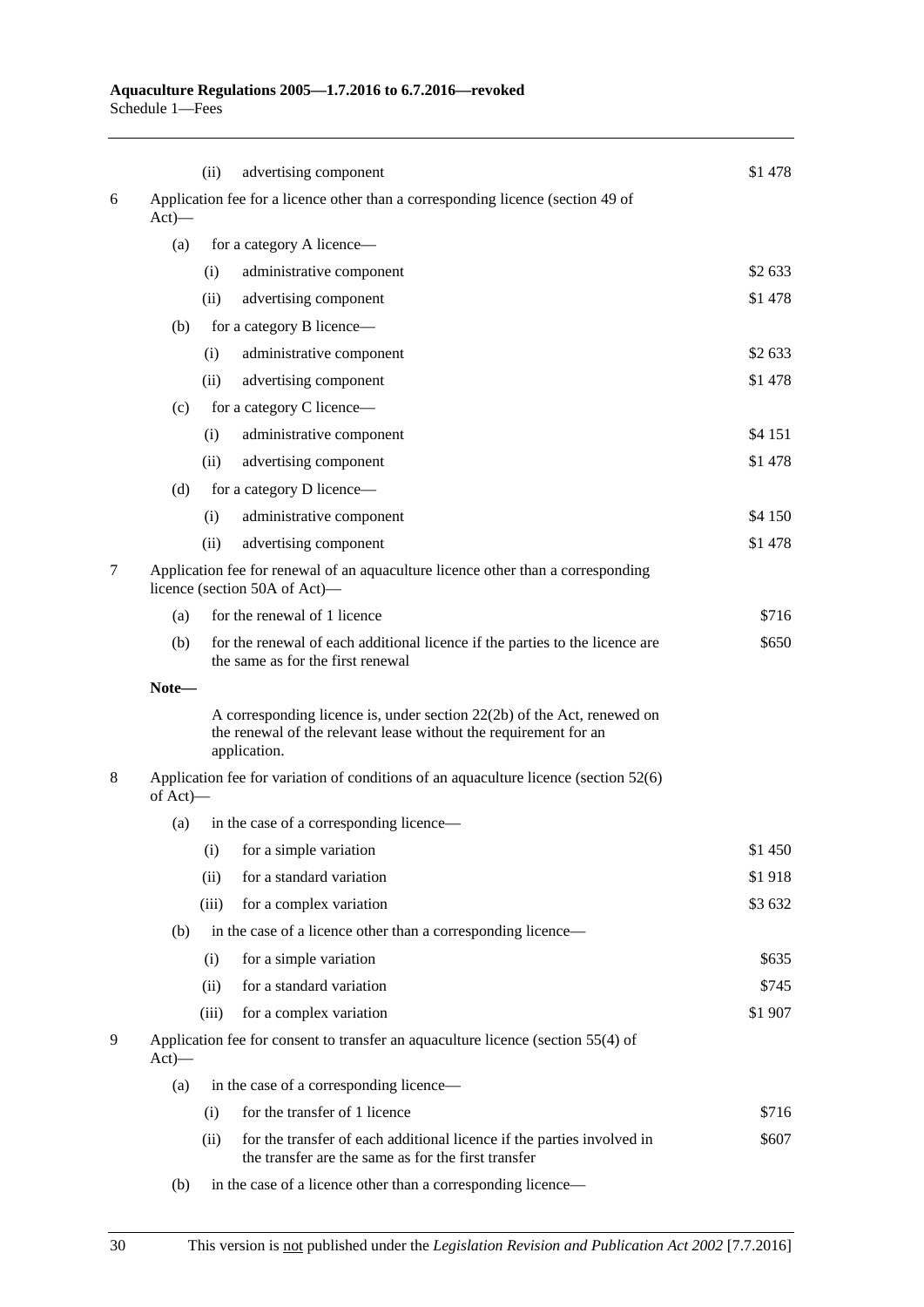|    |                                                                                                                                                                                   | for the transfer of 1 licence<br>(i)                                                                                                  | \$716                                                                                           |  |
|----|-----------------------------------------------------------------------------------------------------------------------------------------------------------------------------------|---------------------------------------------------------------------------------------------------------------------------------------|-------------------------------------------------------------------------------------------------|--|
|    |                                                                                                                                                                                   | (ii)<br>for the transfer of each additional licence if the parties involved in<br>the transfer are the same as for the first transfer | \$607                                                                                           |  |
| 10 | Application fee for consent to surrender an aquaculture licence other than a<br>corresponding licence (section $56(3)(c)$ of Act)                                                 |                                                                                                                                       |                                                                                                 |  |
| 11 | Application fee for division of a licence area into separate licence areas<br>(regulation 31)                                                                                     |                                                                                                                                       |                                                                                                 |  |
| 12 | Application fee for amalgamation of 2 or more licence areas into a single licence<br>\$1 230<br>area (regulation 32)                                                              |                                                                                                                                       |                                                                                                 |  |
| 13 | Annual fee for a corresponding licence (section 53(1) of Act) for the financial year<br>commencing on 1 July 2016 and for each subsequent financial year-                         |                                                                                                                                       |                                                                                                 |  |
|    | (a)                                                                                                                                                                               | for an aquaculture licence to farm prescribed wild caught tuna                                                                        | \$12 379                                                                                        |  |
|    | (b)                                                                                                                                                                               | for an aquaculture licence to farm finfish other than prescribed wild<br>caught tuna                                                  | \$7 160                                                                                         |  |
|    | (c)                                                                                                                                                                               | for an aquaculture licence to farm abalone in a subtidal area                                                                         | \$5489                                                                                          |  |
|    | (d)                                                                                                                                                                               | for an aquaculture licence to farm mussels in a subtidal area                                                                         | \$1 018                                                                                         |  |
|    | (e)                                                                                                                                                                               | for an aquaculture licence to farm molluscs (other than abalone and<br>mussels) in a subtidal area                                    | \$2 109                                                                                         |  |
|    | (f)                                                                                                                                                                               | for an aquaculture licence to farm molluscs (including abalone, but not<br>including oysters) in an intertidal area                   | \$2 073                                                                                         |  |
|    | (g)                                                                                                                                                                               | for an aquaculture licence to farm oysters in an intertidal area                                                                      | \$392 plus \$213 for<br>each hectare<br>(rounded to<br>2 decimal places)<br>in the licence area |  |
|    | (h)                                                                                                                                                                               | for an aquaculture licence to farm algae                                                                                              | \$1924                                                                                          |  |
|    | (i)                                                                                                                                                                               | for an aquaculture licence authorising the storage of sea cages                                                                       | \$1924                                                                                          |  |
| 14 | Annual fee for a licence other than a corresponding licence (section 53(1) of Act)<br>for the financial year commencing on 1 July 2016 and for each subsequent financial<br>year- |                                                                                                                                       |                                                                                                 |  |
|    | (a)                                                                                                                                                                               | for a category A licence                                                                                                              | \$503                                                                                           |  |
|    | (b)                                                                                                                                                                               | for a category B licence                                                                                                              | \$1 057                                                                                         |  |
|    | (c)                                                                                                                                                                               | for a category C licence                                                                                                              | \$2 664                                                                                         |  |
|    | (d)                                                                                                                                                                               | for a category D licence                                                                                                              | \$4726                                                                                          |  |
|    | <b>Miscellaneous fees</b>                                                                                                                                                         |                                                                                                                                       |                                                                                                 |  |
| 15 | Application fee for a notation on the register that a specified person has an interest<br>\$184<br>in a lease or licence (section $80(2a)$ of Act)                                |                                                                                                                                       |                                                                                                 |  |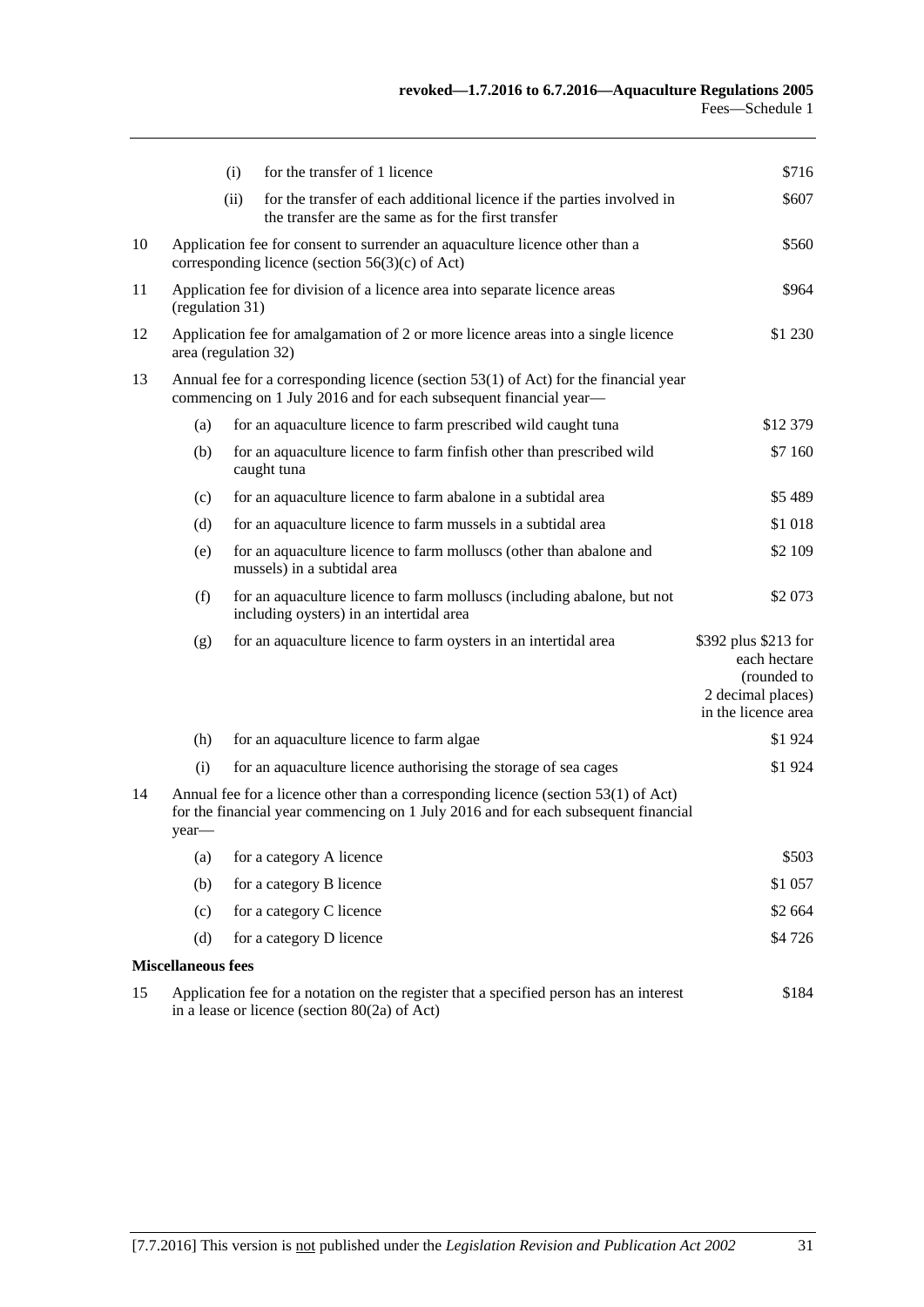# <span id="page-31-0"></span>**Legislative history**

## **Notes**

- Please note—References in the legislation to other legislation or instruments or to titles of bodies or offices are not automatically updated as part of the program for the revision and publication of legislation and therefore may be obsolete.
- Earlier versions of these regulations (historical versions) are listed at the end of the legislative history.
- For further information relating to the Act and subordinate legislation made under the Act see the Index of South Australian Statutes or www.legislation.sa.gov.au.

## **Revocation of regulations**

The *Aquaculture Regulations 2005* were revoked by Sch 2 cl 1 of the *Aquaculture Regulations 2016* on 7.7.2016.

## **Legislation revoked by principal regulations**

The *Aquaculture Regulations 2005* revoked the following:

*Aquaculture Regulations 2002*

## **Legislation varied by principal regulations**

The *Aquaculture Regulations 2005* varied the following:

*Fisheries (Exotic Fish, Fish Farming and Fish Diseases) Regulations 2000 Fisheries (Fish Processors) Regulations 1991 Fisheries (General) Regulations 2000*

## **Principal regulations and variations**

| Year No  | Reference                | Commencement       |
|----------|--------------------------|--------------------|
| 2005 205 | Gazette 22.9.2005 p3413  | $1.10.2005$ : r 2  |
| 2006 11  | Gazette 19.1.2006 p300   | $19.1.2006$ : r 2  |
| 2006 140 | Gazette 15.6.2006 p1876  | $1.7.2006$ : r 2   |
| 2007 123 | Gazette 7.6.2007 p2473   | $1.7.2007:$ r 2    |
| 2008 286 | Gazette 20.11.2008 p5200 | $20.11.2008$ : r 2 |
| 2009 54  | Gazette 7.5.2009 p1704   | 7.5.2009: r2       |
| 2010 205 | Gazette 26.8.2010 p4612  | $1.9.2010$ : r 2   |
| 2010 214 | Gazette 28.10.2010 p5181 | $28.10.2010$ : r 2 |
| 2011 238 | Gazette 17.11.2011 p4626 | $17.11.2011:$ r 2  |
| 2012 172 | Gazette 5.7.2012 p3023   | $5.7.2012$ : r 2   |
| 2012 181 | Gazette 26.7.2012 p3236  | $26.7.2012$ : r 2  |
| 2012 217 | Gazette 25.10.2012 p4769 | $25.10.2012$ : r 2 |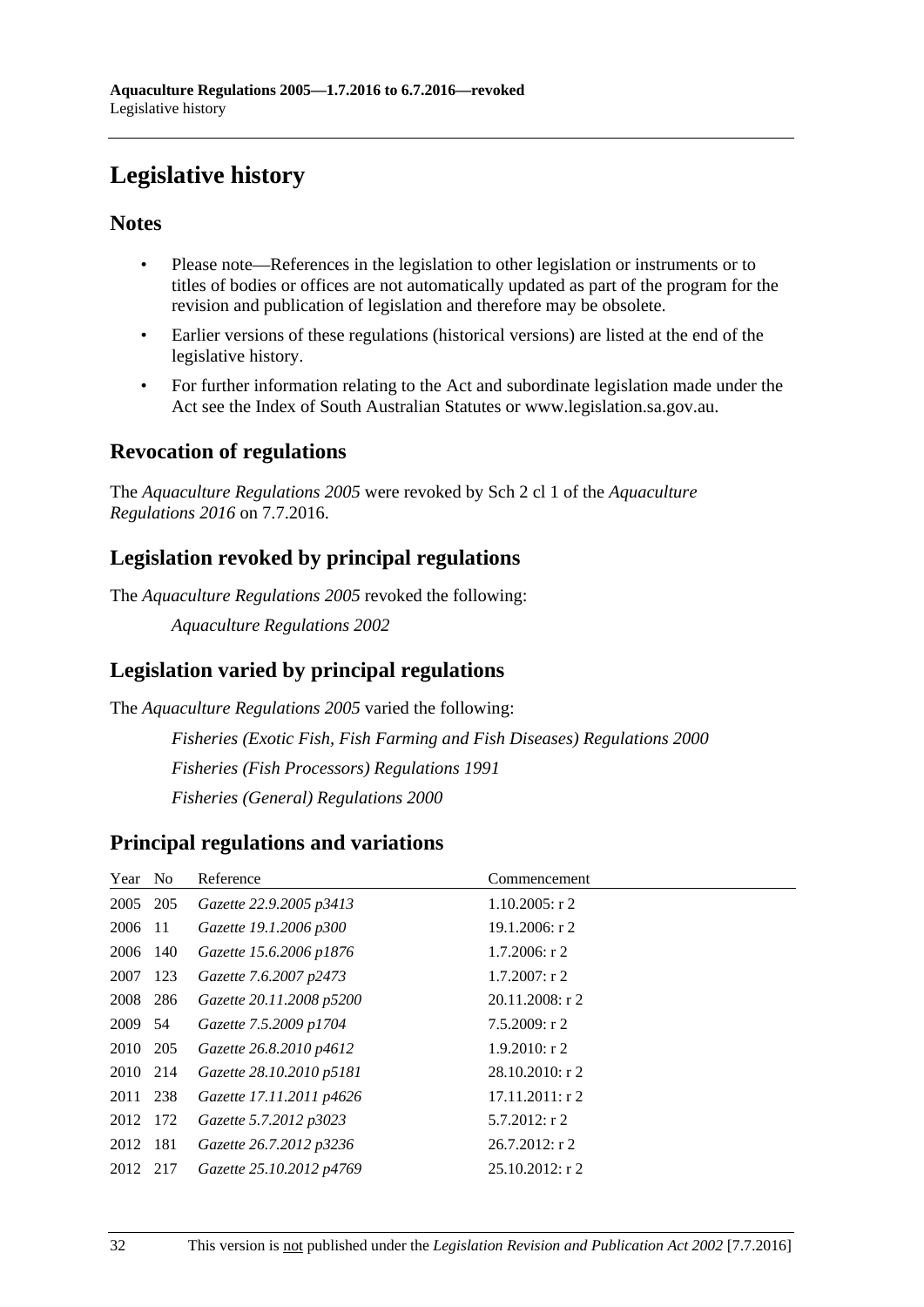|  | 2013 169 Gazette 27.6.2013 p2789        | $1.7.2013$ : r 2                          |
|--|-----------------------------------------|-------------------------------------------|
|  | 2014 191 <i>Gazette</i> 26.6.2014 p3055 | $1.7.2014$ : r 2                          |
|  | 2015 184 <i>Gazette 23.7.2015 p3525</i> | $23.7.2015$ : r 2                         |
|  | 2015 185 Gazette 23.7.2015 p3531        | 23.7.2015 immediately after 184/2015: r 2 |
|  | 2016 57 Gazette 23.6.2016 p2146         | $1.7.2016$ : r 2                          |
|  |                                         |                                           |

## **Provisions varied**

Entries that relate to provisions that have been deleted appear in italics.

| Provision                                                             | How varied                                                            | Commencement |  |
|-----------------------------------------------------------------------|-----------------------------------------------------------------------|--------------|--|
| Pt1                                                                   |                                                                       |              |  |
| r <sub>2</sub>                                                        | omitted under Legislation Revision and<br><b>Publication Act 2002</b> | 19.1.2006    |  |
| r <sub>3</sub>                                                        |                                                                       |              |  |
| r3(1)                                                                 |                                                                       |              |  |
| category B licence,<br>category C licence<br>or category D<br>licence | category A licence, inserted by 184/2015 r 4                          | 23.7.2015    |  |
| farming structure                                                     | deleted by $217/2012$ r $4(1)$                                        | 25.10.2012   |  |
| lease area                                                            | inserted by $286/2008$ r 4(1)                                         | 20.11.2008   |  |
| prescribed wild<br>caught tuna                                        | inserted by 286/2008 r 4(2)                                           | 20.11.2008   |  |
| reporting day                                                         | substituted by 214/2010 r 4                                           | 28.10.2010   |  |
| reporting year                                                        | substituted by 214/2010 r 4                                           | 28.10.2010   |  |
| tuna                                                                  | deleted by $286/2008$ r $4(3)$                                        | 20.11.2008   |  |
| zone                                                                  | substituted by $217/2012$ r 4(2)                                      | 25.10.2012   |  |
| r 3A                                                                  | inserted by $11/2006$ r 4                                             | 19.1.2006    |  |
| Pt 2                                                                  |                                                                       |              |  |
| r 5                                                                   | substituted by 217/2012 r 5                                           | 25.10.2012   |  |
| r 6                                                                   | deleted by 217/2012 r 6                                               | 25.10.2012   |  |
| r 8A                                                                  | inserted by 217/2012 r 7                                              | 25.10.2012   |  |
| Pt <sub>3</sub>                                                       |                                                                       |              |  |
| r24                                                                   |                                                                       |              |  |
| r 24(2)                                                               | varied by 286/2008 r 5                                                | 20.11.2008   |  |
| r27                                                                   |                                                                       |              |  |
| r 27(1)                                                               | varied by 286/2008 r $6(1)$ —(3)                                      | 20.11.2008   |  |
|                                                                       | varied by 217/2012 r 8                                                | 25.10.2012   |  |
|                                                                       | varied by $184/2015$ r $5(1)$ —(3)                                    | 23.7.2015    |  |
| Pt 4 before substitution<br>by 217/2012                               |                                                                       |              |  |
| r 28A and 28B                                                         | inserted by $11/2006$ r 5                                             | 19.1.2006    |  |
| r31                                                                   |                                                                       |              |  |
| r3I(1)                                                                | varied by 286/2008 r 7                                                | 20.11.2008   |  |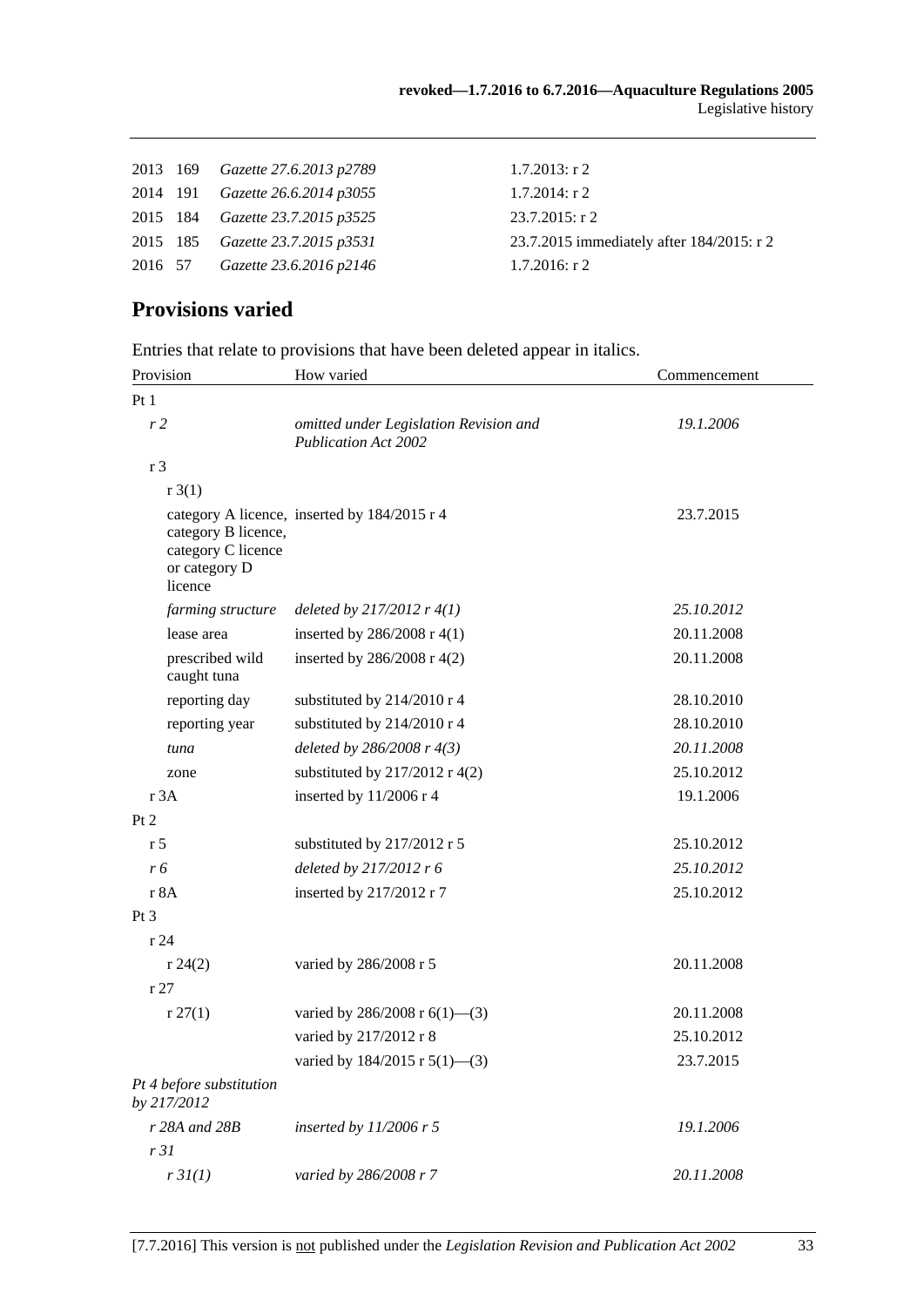#### **Aquaculture Regulations 2005—1.7.2016 to 6.7.2016—revoked** Legislative history

| $r \, 31(4)$ and (5)                   | inserted by $11/2006$ r 6                                             | 19.1.2006  |
|----------------------------------------|-----------------------------------------------------------------------|------------|
| r32                                    | substituted by 123/2007 r 4                                           | 1.7.2007   |
| r32(3)                                 | deleted by $286/2008$ r $8(1)$                                        | 20.11.2008 |
|                                        | inserted by $54/2009$ r 4                                             | 7.5.2009   |
| $r$ 32(9) and (10)                     | inserted by $286/2008$ r $8(2)$                                       | 20.11.2008 |
| Pt 4                                   | substituted by 217/2012 r 9                                           | 25.10.2012 |
| Pt 5                                   | inserted by 217/2012 r 9                                              | 25.10.2012 |
| r <sub>34</sub>                        | varied by $184/2015$ r $6(1)$ —(3)                                    | 23.7.2015  |
| Sch 1 before substitution<br>by 123/07 |                                                                       |            |
| $cl$ $I$                               | varied by 11/2006 r 7                                                 | 19.1.2006  |
|                                        | substituted by $140/2006$ r 4                                         | 1.7.2006   |
| $cl$ 2                                 | substituted by 140/2006 r 4                                           | 1.7.2006   |
| by 217/2012                            | Sch 1 before substitution substituted by 123/2007 r 5                 | 1.7.2007   |
|                                        | substituted by $286/2008$ r 9                                         | 20.11.2008 |
|                                        | varied by 54/2009 r 5(1), (2)                                         | 7.5.2009   |
|                                        | substituted by 205/2010 r 4                                           | 1.9.2010   |
|                                        | substituted by 238/2011 r 4                                           | 17.11.2011 |
|                                        | substituted by 172/2012 r 4                                           | 5.7.2012   |
| Pt3                                    | substituted by 181/2012 r 4                                           | 26.7.2012  |
| Sch 1                                  | substituted by 217/2012 r 10                                          | 25.10.2012 |
|                                        | substituted by 169/2013 r 4                                           | 1.7.2013   |
|                                        | substituted by 191/2014 r 4                                           | 1.7.2014   |
|                                        | substituted by 184/2015 r 7                                           | 23.7.2015  |
|                                        | varied by 185/2015 r 4                                                | 23.7.2015  |
|                                        | substituted by 57/2016 r 4                                            | 1.7.2016   |
| Sch <sub>2</sub>                       | substituted by $286/2008$ r 10                                        | 20.11.2008 |
|                                        | omitted under Legislation Revision and<br><b>Publication Act 2002</b> | 1.7.2013   |
| Sch <sub>3</sub>                       | omitted under Legislation Revision and<br><b>Publication Act 2002</b> | 19.1.2006  |

## **Transitional etc provisions associated with regulations or variations**

## *Aquaculture Variation Regulations 2010 (No 214 of 2010), Sch 1—Transitional provision*

For the purposes of the *[Aquaculture Regulations](http://www.legislation.sa.gov.au/index.aspx?action=legref&type=subordleg&legtitle=Aquaculture%20Regulations%202005) 2005*, the reporting year, in relation to a licence, that ends on 30 November or 30 June next following the commencement of this Schedule will be taken to comprise the period from the end of the previous reporting year in relation to the licence until that 30 November or 30 June (even though that period may exceed 12 months).